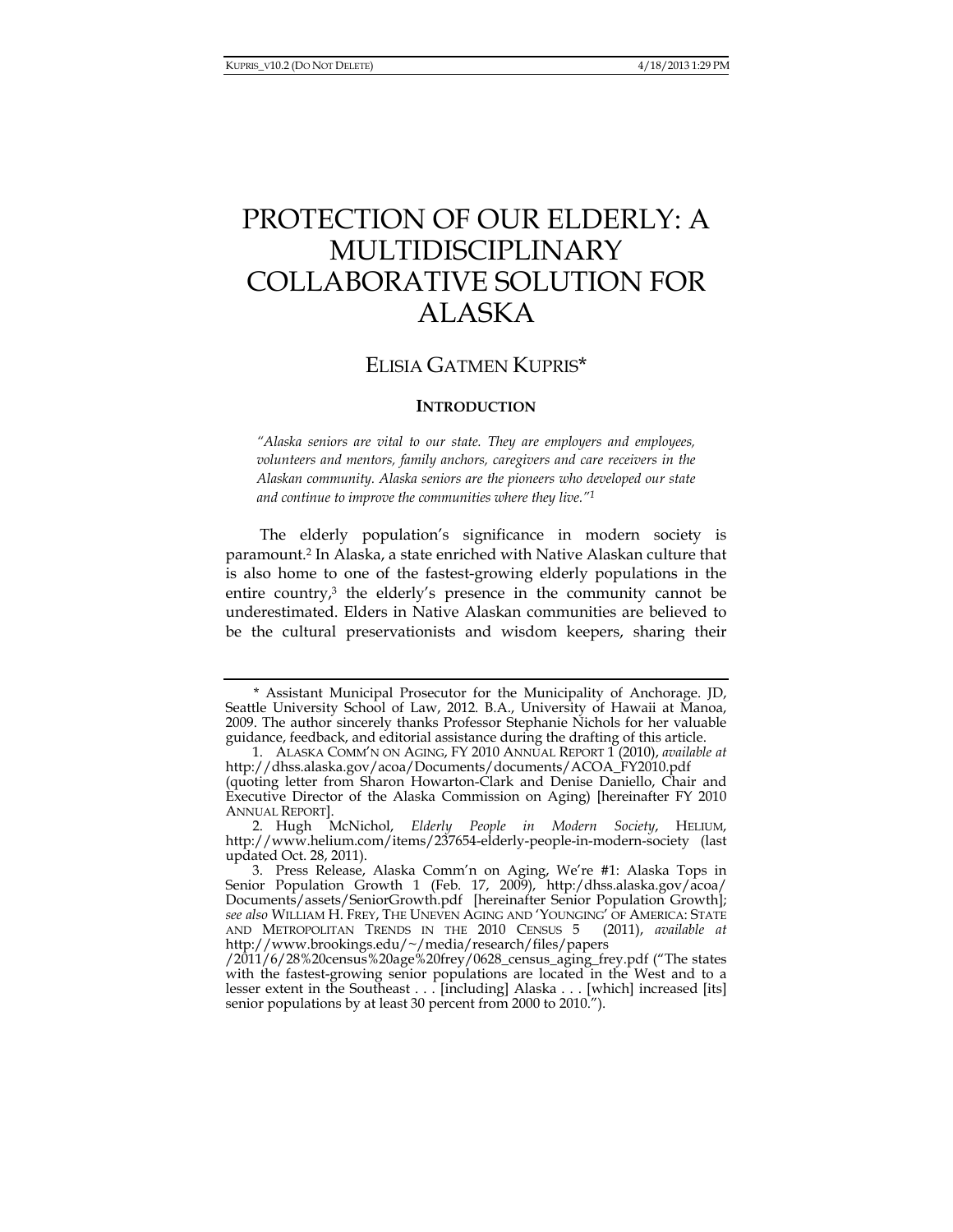knowledge with the younger generations.4 Retired Alaska seniors provide massive support to the state's economy through their annual spending of approximately \$1.7 billion in healthcare costs and retirement pension funds, a total that outweighs the economic contribution of Alaska's tourism and seafood industries.5 Despite the massive contributions that seniors provide to the state, a pandemic stands in the way of allowing Alaska's elderly, especially those in Native communities, to continue imparting their influence on society. The pandemic is elder abuse.

Such abuse carries severe repercussions, but "elder abuse is still a national blind spot."6 The implementation of the Elder Justice Act of 2009 ("EJA") exemplifies the lack of discussions surrounding the protection of seniors.7 Congress enacted the EJA to assist with the movement to eradicate mistreatment of the elderly mainly by providing leadership at the federal level.8 While the EJA should accomplish great feats in the realm of protecting elders, politics will still create unnecessary barriers to the ultimate goal of protecting the nation's elderly from mistreatment.

This Article focuses on the abuse of the elderly in the Alaskan community and the ways in which protection against abuse can prevail. Parts I and II discuss the relevant background information and the current means of protection against elder abuse. Part III examines the Elder Justice Act and the impact of the EJA on the nation and in Alaska, specifically. Finally, Part IV explores two approaches to combat elder

 <sup>4.</sup> NAT'L RES. CTR. FOR AM. INDIAN, ALASKA NATIVE, AND NATIVE HAWAIIAN ELDERS, CONFERENCES OF ALASKA NATIVE ELDERS: OUR VIEW OF DIGNIFIED AGING 5–6 (2004), *available at* http://elders.uaa.alaska.edu/reports yr1\_2qualitative.pdf.

<sup>5.</sup> STATE OF ALASKA DEP'T OF HEALTH AND SOC. SERVS. & ALASKA COMM'N ON AGING, THE ALASKA STATE PLAN FOR SENIOR SERVS. app. C at 9 (2011), *available at* http://dhss.alaska.gov/acoa/Documents/documents/State\_plan\_2012-

<sup>2015.</sup>pdf [hereinafter STATE PLAN]; *see also* Senior Population Growth, *supra* note 3, at 3 (stating retired Alaskans bring in an estimated \$1.7 billion to Alaska's economy, primarily from retirement income and healthcare spending which exceeds tourism, seafood, mining, or international air cargo).

 <sup>6.</sup> Elizabeth Olson, *A Prosecutor Becomes a Champion for the Elderly*, N.Y. TIMES, Mar. 8, 2012, at F2, *available at*, http://www.nytimes.com/2012/03/08/ business/retirementspecial/lawyer-to-chronicle-people-who-fight-abuse-ofelderly.html.

 <sup>7.</sup> Elder Justice Act of 2009, Pub.L. 111–148, Title VI, Subtitle H, Mar. 23, 2010, 124 Stat. 782. The Elder Justice Act was enacted as part of the Patient Protection and Affordable Care Act. *Id*.

 <sup>8. 42</sup> U.S.C. § 1397k-1 (2012). EJA created the Advisory Board on Elder Abuse, Neglect, and Exploitation "to create short- and long-term multidisciplinary strategic plans for the development of the field of elder justice and to make recommendations[.]" *Id*.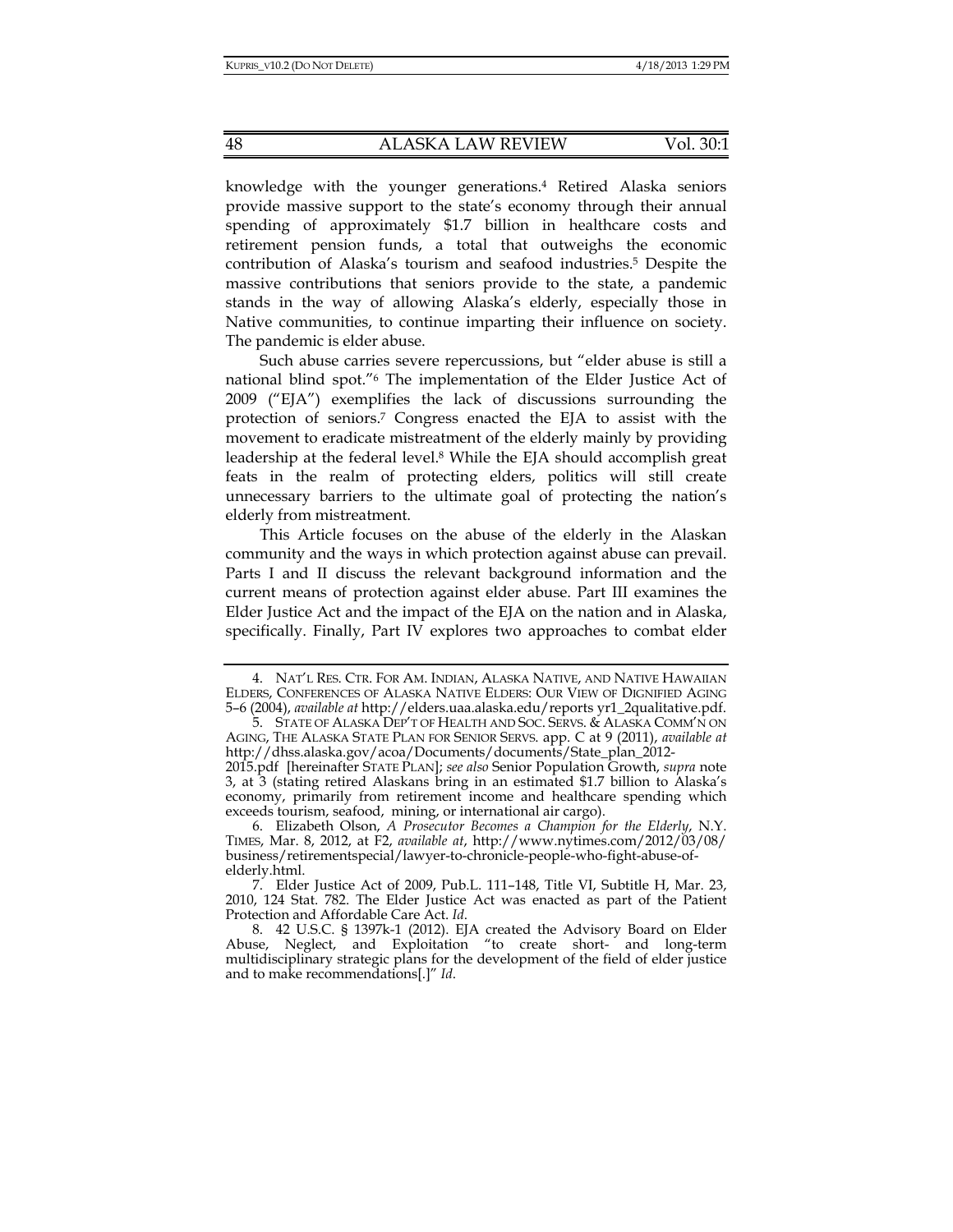abuse in Alaska.

Currently, the government has tackled elder abuse through two strategies. The first involves instituting court-focused elder abuse initiatives, similar to those enacted in five states that currently provide such programs for their seniors, that are sensitive to the special needs required of the elderly in the legal process and that ensure that seniors are able to obtain justice. The second strategy entails creating an elder abuse forensic center that services elders across the state by instituting an agency focused on multidisciplinary collaboration that investigates and prosecutes cases of elder abuse and mistreatment. Though both approaches may pose challenges with their execution, each strategy should protect elders from occurrences of mistreatment and educate the public about the existence of elder abuse.

Elder abuse is defined as "[a]ny knowing, intentional, or negligent act by a caregiver or any other person that causes harm or a serious risk of harm to a vulnerable adult."9 Even though elder abuse is only recently gaining exposure before the public, and despite the fact that few instances of mistreatment have been publicized, people must realize that elder abuse is rampant.10 The mistreatment of elders is a major social problem that is increasing with the growth of the senior population.11 According to population projections by the U.S. Census Bureau, "[b]y 2030, the number of persons in the U.S. older than 65 is projected to be 69 million . . . [and] about 2.5 million will be abused or neglected."<sup>12</sup> Alaska presents a unique perspective regarding its elderly population and requires diligent planning to protect against abuse due to the current magnitude of the senior population and the massive projected population changes.

#### **I. THE ELDER POPULATION IN ALASKA**

Surprisingly, Alaska has one of the fastest growing elderly population compared to the rest of the nation.13 Two main causes

 <sup>9.</sup> *Frequently Asked Questions*, NAT'L CTR. ON ELDER ABUSE ADMIN. ON AGING, http://www.ncea.aoa.gov/NCEAroot/Main\_Site/FAQ/Questions.aspx (last modified Sept. 21, 2011) [hereinafter *FAQ*]. Elder abuse is also referred to as "elder mistreatment" in various pieces of literature. This Article will use "elder abuse" and "elder mistreatment" interchangeably.

<sup>10.</sup> Olson, *supra* note 6.

 <sup>11.</sup> Dean A. Hawley, *Elder Abuse: Is it Abuse, Neglect, or Something Else?*, 2010 Elder Rights/Triad Conference, Illinois Department of Aging, July 14–16, 2010, Chicago, IL.

 <sup>12.</sup> Lisa Gibbs & Laura Mosqueda, *The Importance of Reporting Mistreatment of the Elderly*, 75 AM. FAM PHYSICIAN 5, 628 (2007), http://www.aafp.org/afp/ 2007/0301/p628.html.

 <sup>13.</sup> Senior Population Growth, *supra* note 3, at 1.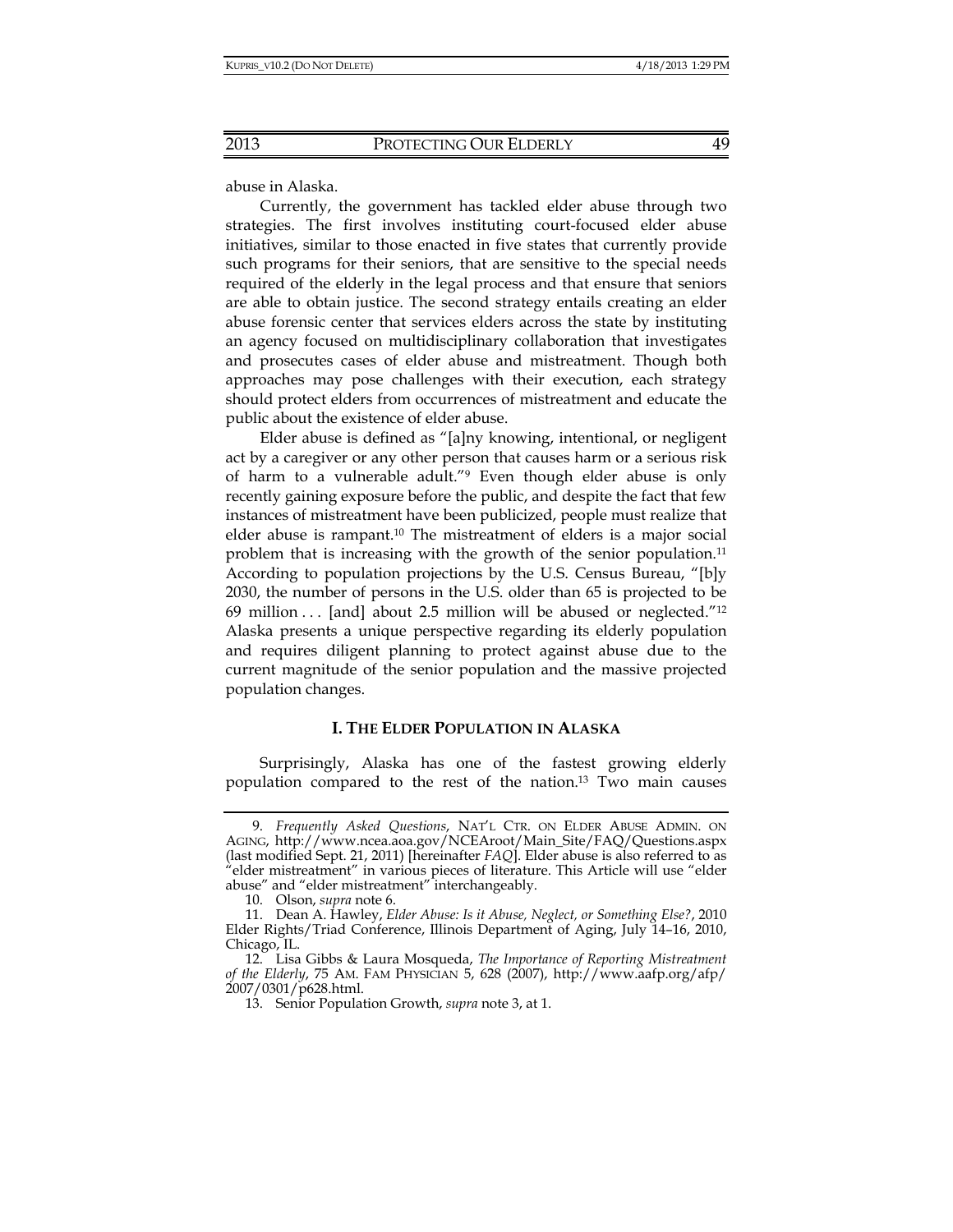explain such a trend. First, Alaskan seniors outlive their counterparts in the rest of the country. The Alaska Commission on Aging found that the elderly in Alaska are "18 percent less likely to die from any cause during a given year than his/her U.S. counterpart."14 Second, the maturation of the migrants from the 1970s and 1980s accounts for the increased growth. Though seniors are moving from Alaska to warmer climates at a rate almost equal to the number of seniors moving to Alaska,15 the construction of the Trans-Alaska oil-pipeline and the accompanying spending that occurred during the 1970s and 1980s caused an increase in migration to Alaska, and now that generation is maturing.16 The oil discovered in Prudhoe Bay in 1968, the largest oil field discovered in the U.S. and current producer of approximately more than 11 percent of all oil in the country, provided Alaska with a booming economy and jobs to spare, the effects of which still reverberate in Alaska today.17 The migration of thousands of workers to Alaska during those decades is now playing a key role in the surge of Alaska's elderly population.18 Many of those workers became permanent residents of Alaska, and the parents of those migrant workers followed their children to Alaska as well.19

Projections of changes in the senior population predict that the number of seniors in Alaska will likely reach 155,382 by the year 2035.20 Further, the rise in the senior population is not limited to big cities such as Anchorage or Fairbanks. Each of the various regions in Alaska saw an increase in their elderly population by at least  $20$  percent.<sup>21</sup> Unfortunately, a rise in the reports of elder abuse supplements the increasing population of elderly in the Alaskan community. In 2010, the expected rate of elder abuse in the Alaska Native population was estimated to range from 5,600 to 8,400 cases.<sup>22</sup> Incidents of elder abuse reported to the Adult Protective Services ("APS") and the Long Term

19. *Id.*

21. FY 2010 ANNUAL REPORT, *supra* note 1, at 23.

 <sup>14.</sup> FY 2010 ANNUAL REPORT, *supra* note 1, at 24.

 <sup>15.</sup> Senior Population Growth, *supra* note 3, at 1.

 <sup>16.</sup> *Id.*

 <sup>17.</sup> Russell Gold, *Shrinking Oil Supplies Put Alaskan Pipeline at Risk*, WALL ST. J., May 11, 2011, *available at*, http://online.wsj.com/article/SB1000142405274 8704570704576274682119735102.html.

 <sup>18.</sup> Senior Population Growth, *supra* note 3, at 1.

 <sup>20.</sup> EDDIE HUNSINGER AND DAVID HOWELL, ALASKA POPULATION PROJECTIONS 11 (2012), *available at* http://labor.alaska.gov/research/pop/projected/ pub/popproj.pdf.

 <sup>22.</sup> NAT'L RES. CTR. FOR AM. INDIAN, ALASKA NATIVE, AND NATIVE HAWAIIAN ELDERS, ELDER ABUSE AMONG ALASKA NATIVES 1 (2004), *available at* http://www.unified-solutions.org/Pubs/elder\_abuse\_among\_alaska \_natives.pdf [hereinafter ELDER ABUSE AMONG ALASKA NATIVES].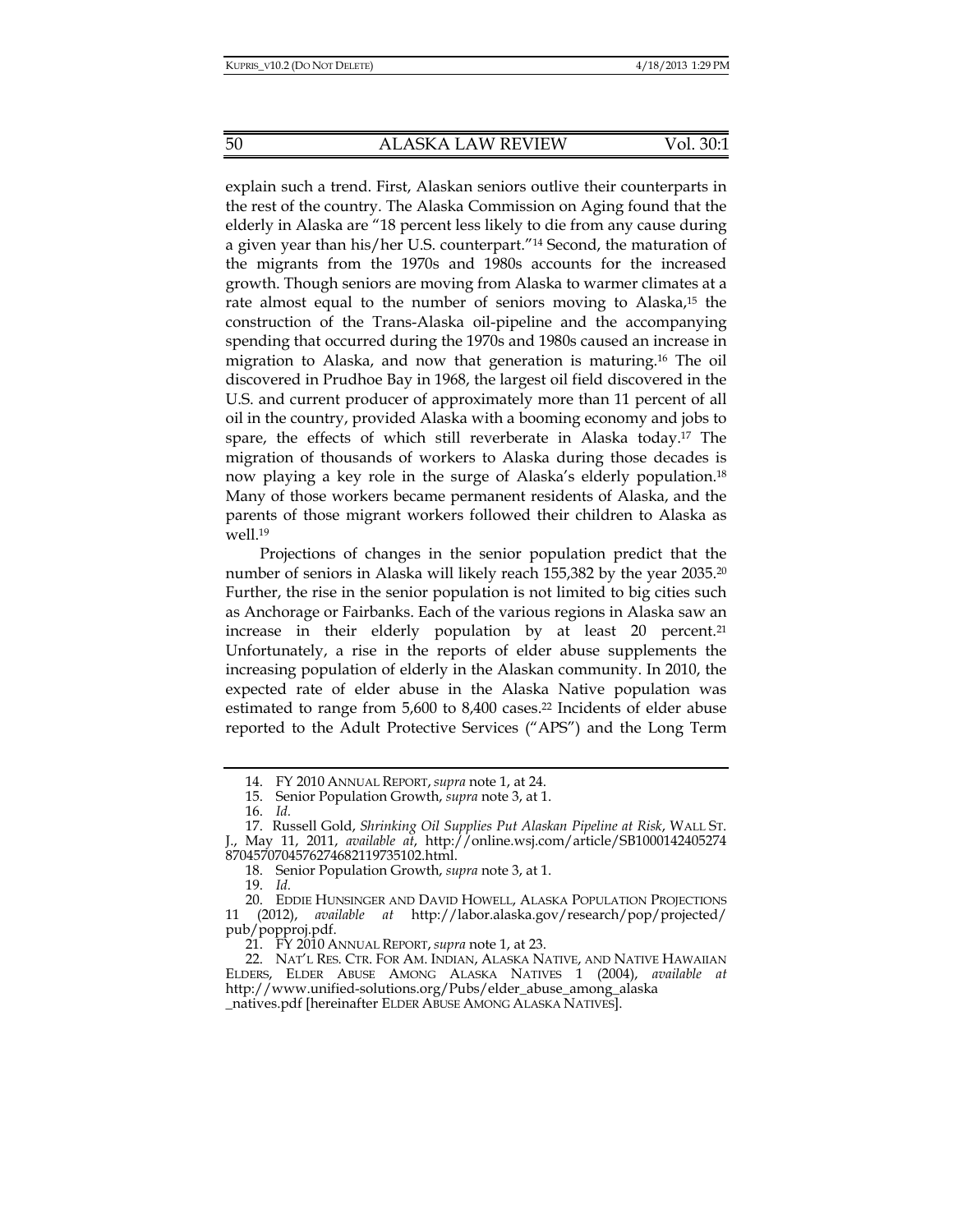Care Ombudsman Office ("LTCO") were firmly rising while the APS and LTCO confirmed increases of 13.5% and 24%, respectively.23 The mounting reports of abuse are cause for concern. Alaska must no longer turn a blind eye to the problem of elder abuse and must undertake approaches to prevent instances of abuse from occurring.

#### **II. ELDER ABUSE**

Generally, elder abuse is defined as any form of mistreatment that results in harm or loss to an older person, including physical or emotional abuse, financial exploitation, neglect, and abandonment.<sup>24</sup> There are three different types of abuse: (1) physical abuse, defined as "the use of physical force that may result in bodily injury, physical pain, or impairment;" (2) emotional abuse, defined as "the infliction of anguish, pain, or distress through verbal or nonverbal acts;" and (3) sexual abuse, defined as "non-consensual sexual contact of any kind with an elderly  $\ldots$  person."<sup>25</sup> Financial exploitation is the mishandling of an elderly person's financial resources for another's personal or pecuniary gains.26 Neglect, considered the most frequent act of mistreatment on the elderly,<sup>27</sup> is the failure of a caretaker to provide care or carry out duties for an elder.28 Self-neglect occurs when elders refuse or fail to provide themselves with basic necessities.29 Abandonment occurs when a caretaker deserts the elderly person entrusted to her care.30

Victims of elder abuse are usually older adults who suffer from physical and mental frailty, $31$  socially isolation, $32$  or a living situation with someone who may be an abuser.<sup>33</sup> Offenders of elder abuse range

30. *FAQ*, *supra* note 9.

32. *FAQ*, *supra* note 9.

33. *Id.*

 <sup>23.</sup> FY 2010 ANNUAL REPORT, *supra* note 1, at 25.

 <sup>24.</sup> ELDER ABUSE AMONG ALASKA NATIVES, *supra* note 22, at 1.

 <sup>25.</sup> NAT'L ASS'N OF ADULT PROTECTIVE SERV. ADM'R, ELDER ABUSE AWARENESS KIT 4 (2001), *available at* http://www.napsa-now.org/wp-content/uploads/ 2012/09/speakers.pdf.

 <sup>26.</sup> *Id.*

 <sup>27.</sup> Solomon Liao, *Preventing and Detecting Elder Mistreatment*, 10 AM. MED. ASS'N J. ETHICS 389, 390 (2008).

 <sup>28.</sup> NAT'L ASS'N OF ADULT PROTECTIVE SERV. ADM'R, *supra* note 25, at 4.

 <sup>29.</sup> NAT'L CTR. ON ELDER ABUSE, THE NATIONAL ELDER ABUSE INCIDENCE STUDY 3 (1998), *available at* http://aoa.gov/AoA\_Programs/Elder\_Rights/ Elder\_Abuse/docs/ABuseReport\_Full.pdf.

 <sup>31.</sup> *See generally* NAT'L ASS'N OF ADULT PROTECTIVE SERV. ADM'R, *supra* note 25, at 4–20 (discussing the physical and mental frailties often afflicting elders who are abused, including dementia and Alzheimer's, incontinence, Schizophrenia, and depression).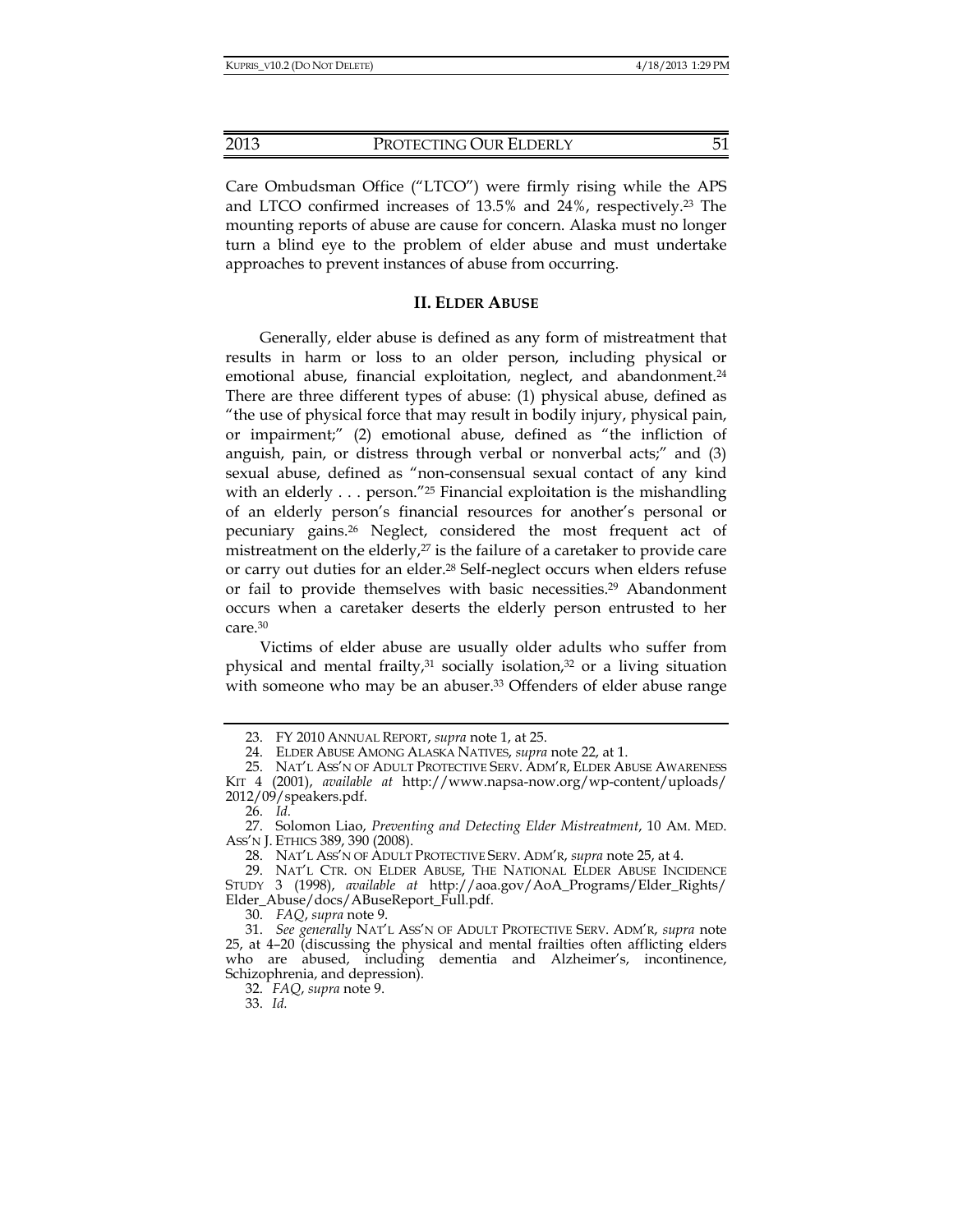from spouses, adult children, and grandchildren to friends, or service providers.34

Data on elder abuse is grim. The largest U.S. study on elder abuse, conducted in the late 1990s by the National Center on Elder Abuse, uncovered surprising and dismal findings: (1) abusers are family members or caretakers approximately 90 percent of the time; (2) female elders are more likely to be abused than male elders; (3) the elderly aged eighty and above are the most abused and neglected;  $(4)$  five out of six cases of abuse go unreported; $35$  (5) approximately 5 million elders fall victim to abuse yearly.36

#### **A. Elder Abuse in Alaska**

In Alaska, the APS handles reports of mistreatment.37 In 2010, the APS, comprised of nineteen staff members working in three offices located in Anchorage, Fairbanks, and Juneau,<sup>38</sup> investigated 2,763 reports of abuse to elderly adults out of 3,119 intakes.39 The most common type of abuse reported was self-neglect with 905 reports, followed by financial exploitation with 543 reports.40 Correspondingly, self-neglect and financial exploitation were the most common substantiated reports of abuse at 49.9 percent and 18.7 percent respectively.41 The average age of an abused elder was seventy-five years.42 Between the years 2009 and 2011, the APS saw an 183 percent increase in reporting of elder mistreatment.43 However, logistic difficulties hindered the APS's ability to investigate all of those reports. In 2009, APS received a total of 2138 reports of elder abuse; unfortunately, APS only investigated 1724 reports. APS received 3689 reports of elder abuse in 2010, but investigated 2972 of the reports. In 2011, 4426 reports of elder abuse were made to APS and 3272 reports were investigated.44

The population of Alaska Natives presents a unique challenge in

42. *Id.* at 21.

 <sup>34.</sup> NAT'L ASS'N OF ADULT PROT. SERV. ADM'R, *supra* note 25, at 9.

 <sup>35.</sup> NAT'L CTR. ON ELDER ABUSE, *supra* note 29, at 18.

 <sup>36.</sup> *FAQ*, *supra* note 9.

 <sup>37.</sup> STATE PLAN, *supra* note 5, at 21.

 <sup>38.</sup> *Id.* (of the nineteen staff, ten are investigators and two are intake workers).

 <sup>39.</sup> *Id.*

 <sup>40.</sup> *Id.*

 <sup>41.</sup> *Id.* at 21–22.

 <sup>43.</sup> *Alaska Adult Protective Services (APS) Program Information*, SENIOR & DISABILITIES SERVICES, http://dhss.alaska.gov/dsds/Pages/aps/apsprogram\_ info.aspx (last visited Feb. 12, 2013) [hereinafter *APS Program Information*].

 <sup>44.</sup> STATE PLAN, *supra* note 5, at 19–20.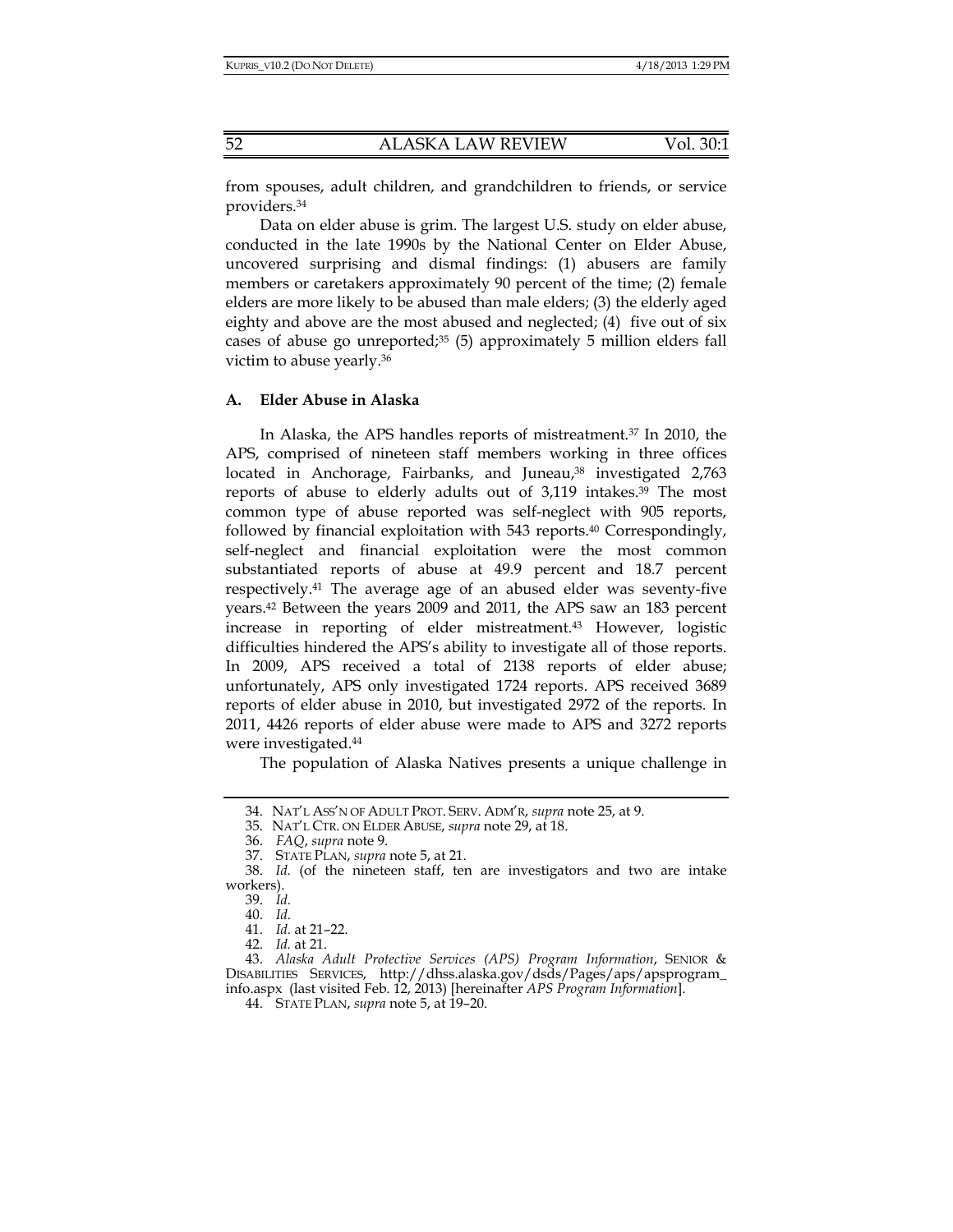addressing elder abuse due to the difference in culture and lifestyle in the various regions of the state. With the surge in reports of abuse with the APS, cases will inevitably become more and more complex. The increasing number of cases to be handled by a modest number of APS staffers, the level of training needed to tackle those cases, and Alaska's distinctive geography make for enormous difficulties in investigations into reports of elder abuse.45

In 2010, the APS substantiated 343 of 813 reports of abuse of Alaska Native Elders.<sup>46</sup> Although 343 reports is a small number, focusing merely on the number of reports overlooks the nature of the abuse.

Abuse of Alaska Native Elders developed mainly because of cultural losses and the effects of acculturation change over time.47 Alaska Natives greatly value their culture and traditions, traditions embedded into their lifestyles and of the utmost importance to the health and welfare of the Elders.<sup>48</sup> The Russian settlement of Alaska altered the cultural lifestyle of the Alaska Natives, causing the Elders to suffer from "historical trauma," $49$  defined as "the kind of injuries... inflicted . . . on the traditions of community life that bonds people, thereby depleting the community's sense of cohesion."50 The colonization of Alaska resulted in widespread disease epidemics, near obliteration of the subsistence-living, and the altering of their belief systems.<sup>51</sup> Since all of this occurred within the Elders' lifetime, they are the most impacted by these changes.

Current literature suggests a lack of respect from the younger generations towards the elderly in their community as a principal reason for the elder abuse, generally stemming from historical trauma.<sup>52</sup> Colonization forced younger generations of Alaska Natives to attend boarding schools, forbade them from speaking any Native languages, and prohibited the practice of Native religion. This resulted in the denial of tradition and cultural education for numerous generations of younger Alaska Natives. In the eyes of the Elders, acculturation essentially destroyed their values and beliefs. Such cultural loss arguably contributed to the rise of drinking in the elderly population, with consumption rates that surpass those in the lower 48.53 Therefore, one

 <sup>45.</sup> *Id.*

 <sup>46.</sup> *Id*. at 21.

 <sup>47.</sup> ELDER ABUSE AMONG ALASKA NATIVES, *supra* note 22, at 2.

 <sup>48.</sup> *Id.*

 <sup>49.</sup> *Id.* at 3–4**.**

 <sup>50.</sup> *Id.* at 4.

 <sup>51.</sup> *Id.* at 3.

 <sup>52.</sup> *Id.* at 6.

 <sup>53.</sup> *Id.*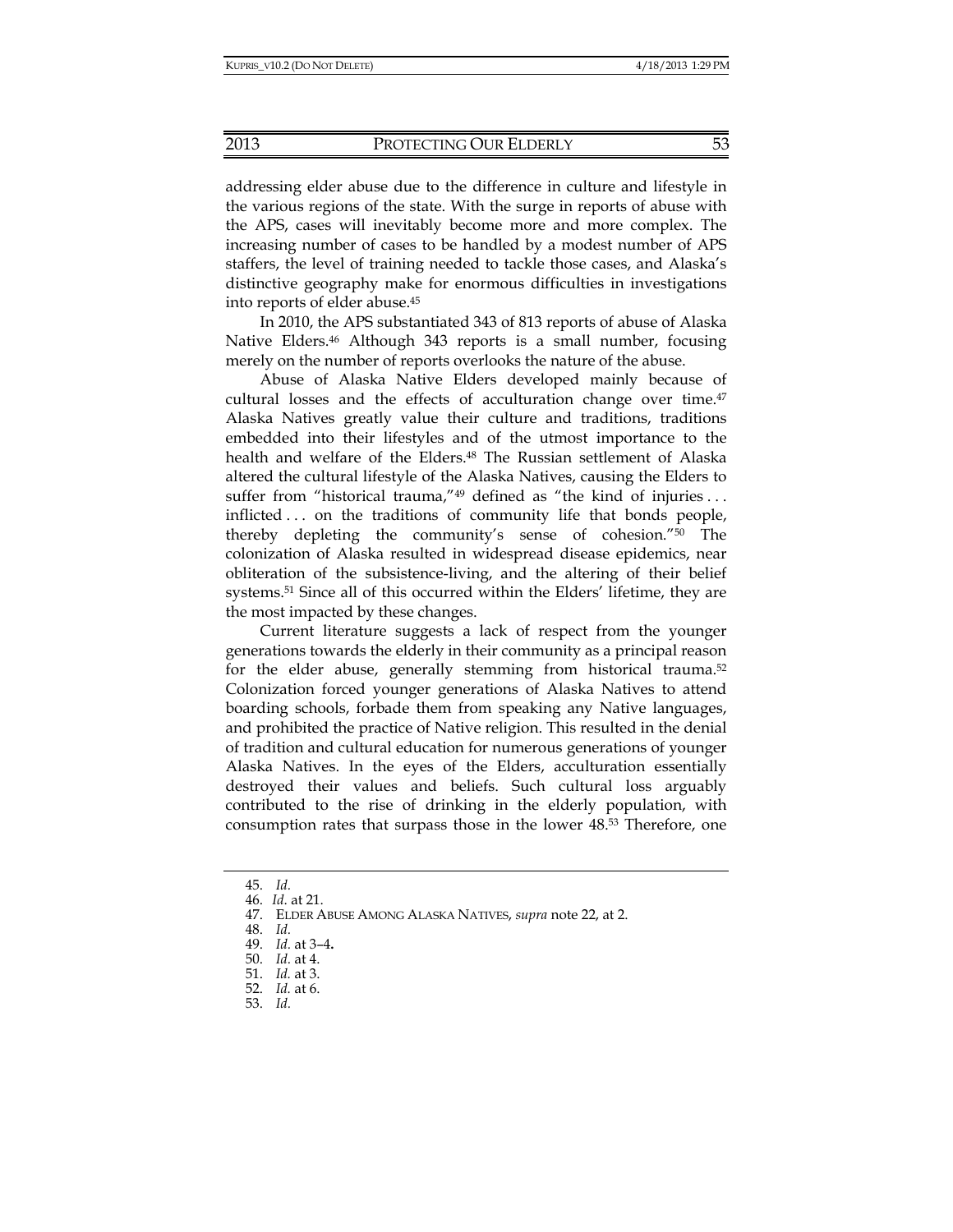may infer that elder abuse in Alaska is greatly associated with alcohol problems54 in addition to the physical and mental frailties, stress that produces abusive behavior, and social isolation that is seen in elder abuse cases elsewhere.

#### **B. Current Means of Protection Against Elder Abuse**

#### *1. Prosecution*

What happens to cases of abuse that get reported, investigated, and are considered substantiated? Prosecution—hopefully. But because the prosecution of elder abuse cases is a practice consisting of purely circumstantial evidence,55 many prosecutors find it challenging to take a charge of elder abuse to trial. According to the literature, prosecutors attempt to obtain pre-trial dispositions of these cases more often than any other.56 Reluctance to bring these cases is primarily due to lack of training and education throughout prosecutor offices nationwide.57 Many cases involve complex financial and medical issues requiring the use of expert testimony and may be difficult to prove to a jury. Prosecutors may elect to spend resources on cases involving "simpler" crimes.58

Prosecutors may also be hesitant to prosecute an alleged elder abuser out of concern that the credibility of the elderly victim will be questioned due to mental infirmities, such as dementia or Alzheimer's.59 However, experts argue that while elderly abuse victims may have memory issues that impair decision-making, $60$  they are likely to remember incidents of abuse.<sup>61</sup> Prosecutors may also be concerned about putting some victims in front of a jury because of their special needs or lack of jury appeal.<sup>62</sup> It may also be the case that elders feel a strong

57. *Id.*

58. *Id.*

60. Liao, *supra* note 27, at 390.

 <sup>54.</sup> *Id.* However, there is no data supporting information to that effect at this time. *Id.*

 <sup>55.</sup> Hawley, *supra* note 11.

 <sup>56.</sup> Sarah B. Berson, *Prosecuting Elder Abuse Cases*, NAT'L INST. JUST. J. (Apr. 2010), *available at* http://www.nij.gov/journals/265/elder-abuse-prosecuting. htm.

 <sup>59.</sup> Philip Bulman, *Elder Abuse Emerges From the Shadows of Public Consciousness*, NAT'L INST. JUST. J. (Apr. 2010), *available at* http://www.nij.gov/ nij/journals/265/elder-abuse.htm.

 <sup>61.</sup> *See* Bulman, *supra* note 59 ("91 percent knew what caused their bruises. Only 28.6 percent of the comparison group — those who had normal, nonabusive bruising — remembered the incident that caused their accidental bruises").

 <sup>62.</sup> Berson, *supra* note 56.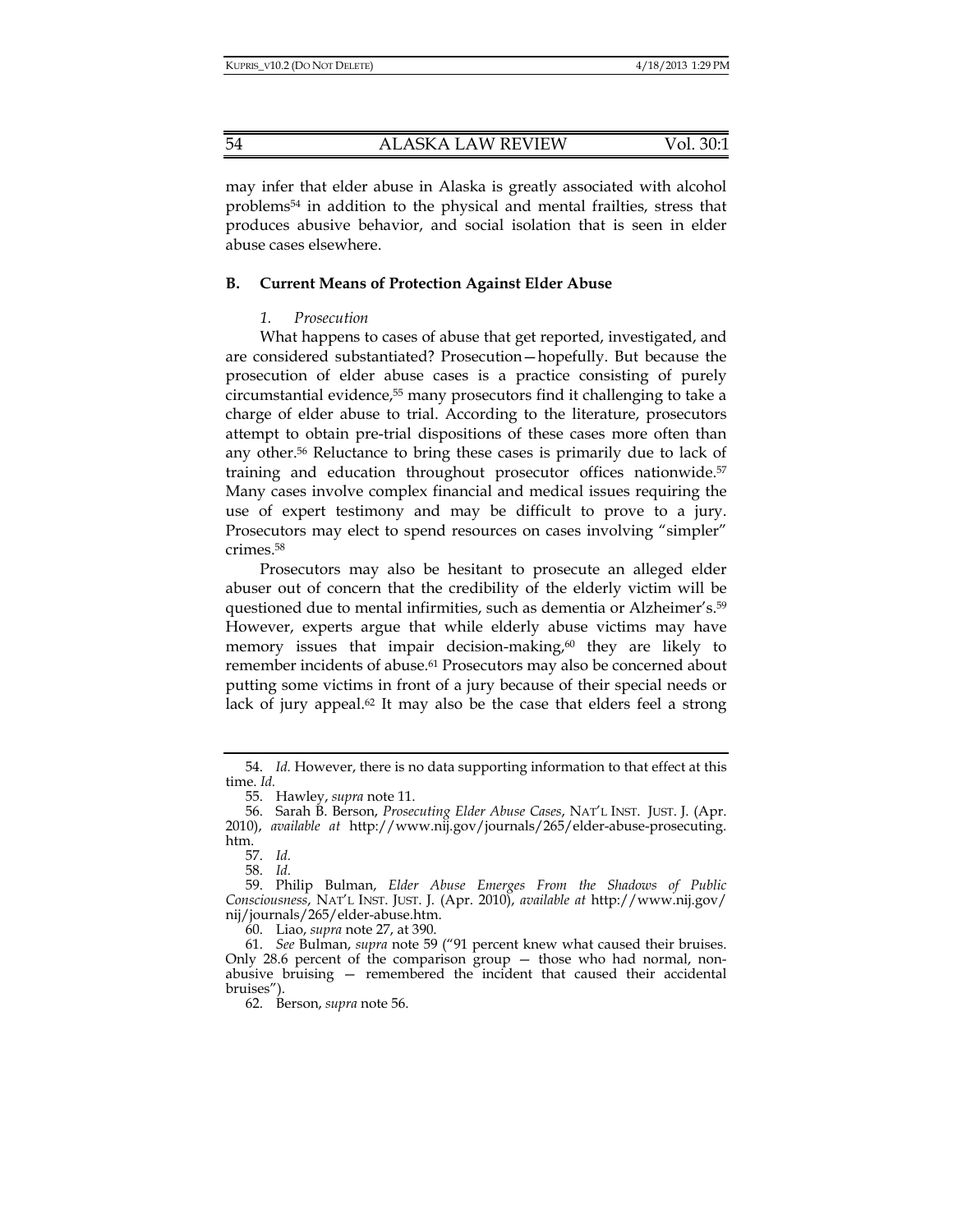desire to remain autonomous and may refuse protection against abuse.<sup>63</sup>

Ultimately, successful prosecutors will be those who place less value on winning records in determining whether to bring elder law cases to trial. Despite the numerous challenges inherent in prosecuting elder abuse cases, the benefits cannot be forgotten. These benefits include punishment of the abuser, as well as education and increased awareness within the community. For example, the prosecution of Anthony D. Marshall, accused of financially exploiting his elderly mother, New York socialite and philanthropist Brooke Astor, garnered nationwide publicity.64 Marshall was convicted of fourteen counts, including first-degree grand larceny for taking \$1 million from his mother while she was under his care.<sup>65</sup>

#### *2. Legislation*

Numerous federal and state laws exist to protect elderly populations from mistreatment. At the federal level, the government's role mainly involves establishing and maintaining agencies that distribute grants to state agencies and programs, where prevention of elder abuse legislation is carried out.

Laws protecting the elderly from abuse primarily began with Congress's passage of the 1965 Older Americans Act ("OAA").<sup>66</sup> The OAA allocates grants to states to create social services for the elderly. It is also the mechanism through which the elderly and their caretakers receive social services.67 Furthermore, the OAA founded the Administration on Aging ("AOA"), which administers the states' grants and acts as the federal resource on elderly matters.<sup>68</sup> Subsequently, Title XX of the Social Security Act of 1974 provided grants that enabled states to create adult protective services agencies.<sup>69</sup> More legislation regarding the protection of the elderly population materialized in the late 1980s and 1990s as public attention turned to the need for elder abuse

 <sup>63.</sup> Aileen Wiglesworth et al., *Findings From an Elder Abuse Forensic Center*, 46 GERONTOLOGIST 277, 283 (2006).

 <sup>64.</sup> James Barron, *Brooke Astor's Son is Sentenced to Prison*, N.Y. TIMES, Dec. 21, 2009, at A31, *available at* http://www.nytimes.com/2009/12/22/nyregion /22astor.html.

 <sup>65.</sup> *Id.*

 <sup>66.</sup> OREGON DEP'T OF HUMAN SERVS., HISTORY OF THE OLDER AMERICANS ACT 2, http://www.dhs.state.or.us/spd/tools/cm/oaa/history\_mar06.pdf (last visited Feb. 3, 2013).

 <sup>67.</sup> *Older Americans Act*, ADM'N ON AGING, http://www.aoa.gov/AoARoot/ AoA\_Programs/OAA/index.aspx (last modified Dec. 27, 2010).

 <sup>68.</sup> *Id.*

 <sup>69.</sup> *History of NAPSA: The Role of Adult Protective Services in Addressing Abuse*, NAT'L ADULT PROTECTIVE SERVS. ASS'N, http://apsnetwork.org/ About/history.htm (last visited Feb. 1, 2013).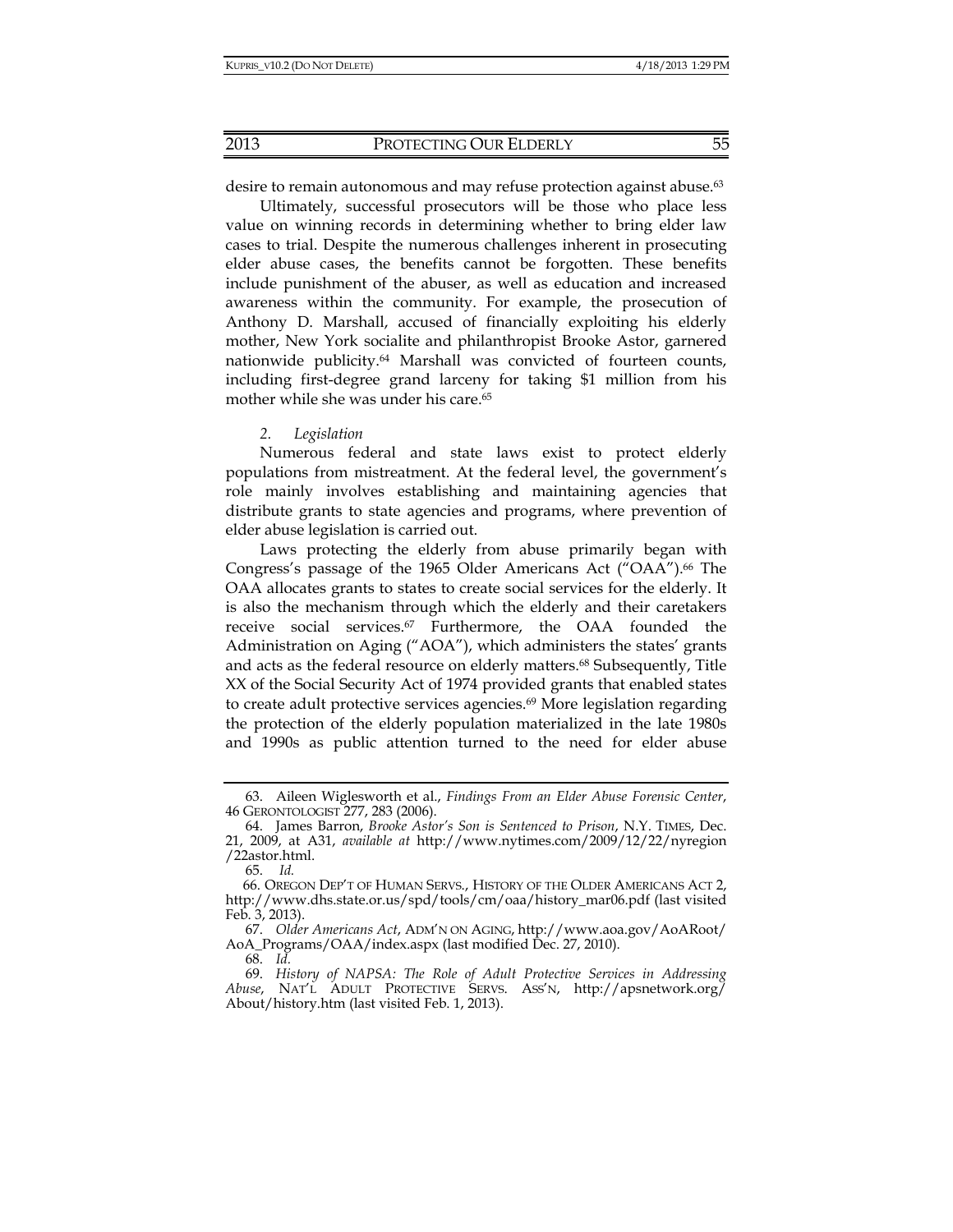prevention programs.70 Since 1992, the OAA has spent about \$4.5 million for programs geared toward "the prevention of elder abuse, neglect, and exploitation."71

All states have legislation addressing protection for the elderly. The laws are state-specific, but almost all state statutes focus on child abuse legislation.72 These statutes inherently lack the full range of protection needed for the elderly. Legislation protecting the elderly from abuse are generally categorized as (1) criminalizing elder mistreatment; (2) governing APS or other protection and advocacy agencies; and (3) mandating certain individuals, like physicians, to report suspected elder abuse.73

First, laws protecting the elderly in Alaska are derived from Title 47, "Welfare, Social Services and Institutions," of the Alaska Statutes. While the entire Title encompasses legislation pertinent to protecting Alaska elders, one of the most important pieces of legislation is Chapter 24, entitled "Protection of Vulnerable Adults," which governs protection against "abandonment, exploitation, abuse, neglect, or self-neglect."74

Second, Alaska legislation provides for the creation of the following elderly protection agencies: the Alaska Commission on Aging ("ACoA"), the LTCO, and the Office of Public Advocacy ("OPA"). The APS, a division of the Alaska Department of Health and Social Service's Senior and Disabilities Services unit, is the primary agency that investigates reports of elder abuse in Alaska.75 The APS's other responsibilities include placing vulnerable elders in protective placement, engaging in guardianship proceedings, and conducting necessary training for members in communities to provide services.76 The ACoA was created in 1982 for the main purpose of advocacy, building awareness, and fostering cooperation with other agencies assisting the elderly population in Alaska.77 Similar to the APS, the LTCO investigates and resolves reports of elder abuse, but the LTCO specifically focuses on abuse to residents of long-term care facilities.<sup>78</sup>

 <sup>70.</sup> *Federal Elder Abuse Legislation*, ARK. ADULT PROTECTIVE SERVS., http://www.aradultprotection.com/Evolved.htm (last visited Feb. 1, 2013).

 <sup>71.</sup> *Id.*

 <sup>72.</sup> *Factsheets: Elder Abuse and the Law*, N.Y.C. ALLIANCE AGAINST SEXUAL ASSAULT, http://www.svfreenyc.org/survivors\_factsheet\_74.html (last visited Feb. 1, 2013).

 <sup>73.</sup> Berson, *supra* note 56.

 <sup>74.</sup> ALASKA STAT. § 47.24.010 (2012).

 <sup>75.</sup> *APS Program Information*, *supra* note 43.

 <sup>76.</sup> *Id.*

 <sup>77.</sup> FY 2010 ANNUAL REPORT, *supra* note 1, at 4.

 <sup>78.</sup> *Overview*, OFFICE OF THE LONG TERM CARE OMBUDSMAN, http://www.akoltco.org/index.cfm?section=about (last visited Feb. 1, 2013).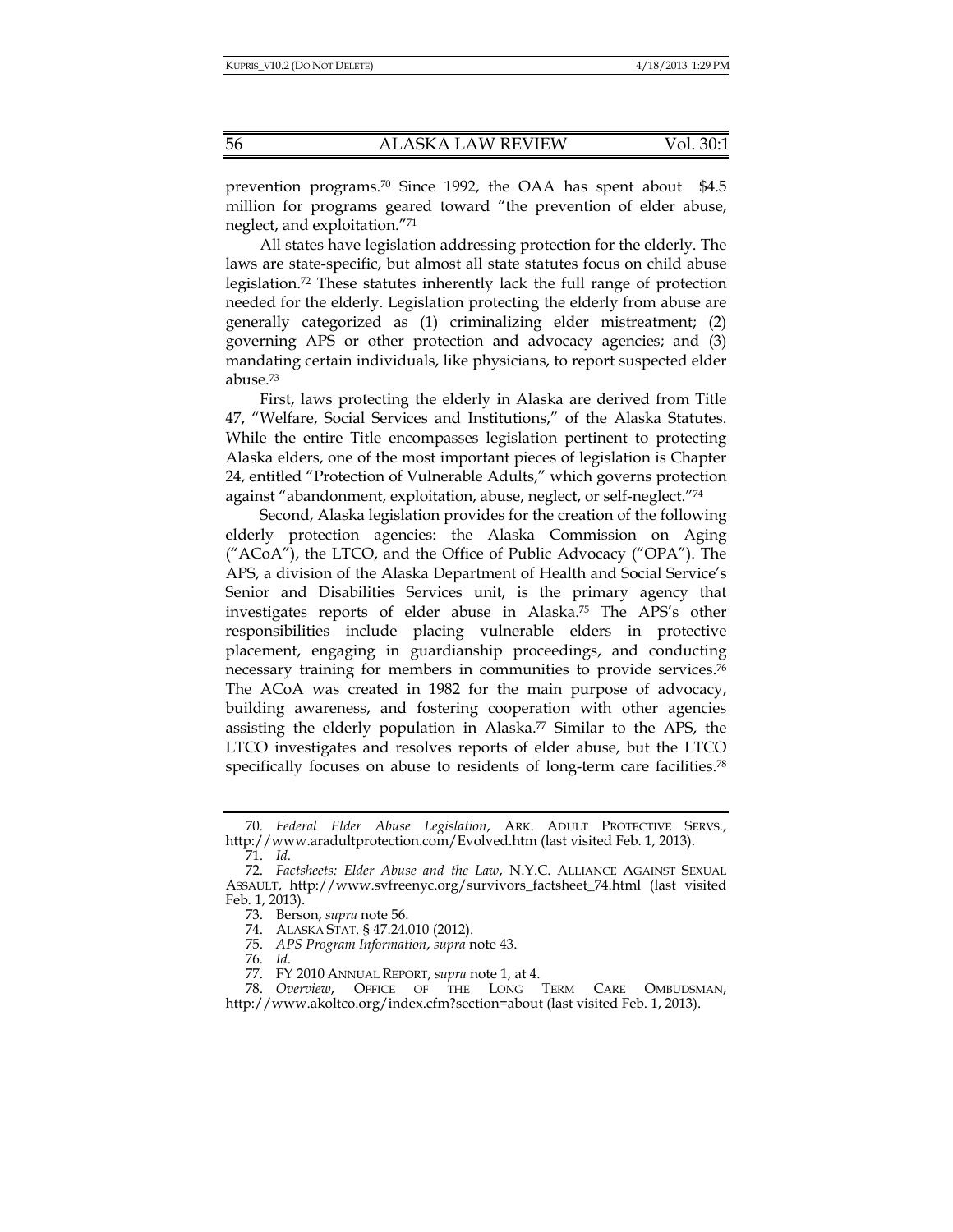Additionally, the LTCO advocates for legislation to protect the safety and rights of Alaska elders.<sup>79</sup> The OPA provides assistance to the elderly needing protection by representing indigent seniors in guardianship proceedings<sup>80</sup> and serving as a guardian for elders.<sup>81</sup> The OPA also houses the Office of Elder Fraud and Assistance unit that investigates reports of financial exploitation.82

Section 47.24.010 of the Alaska Statutes classifies various professionals as reporters "who, in the performance of their professional duties" must report elder "abandonment, exploitation, abuse, neglect, or self-neglect . . . not later than 24 hours after first having causes for the belief."83 In addition to health care professionals, nursing and residential care workers, and law enforcement personnel, individuals required to report harm include clergy, Village Public Safety Officers (the equivalent of police in villages without police presence), and employees of agencies that receive grants from the Department of Administration to provide services to seniors.<sup>84</sup>

Nevertheless, mandatory reporting of elder abuse does not curb the failure to report elder abuse. A lack of reporting can be ascribed to many factors. One of the problems lies with the victim: the elderly are reluctant to report abuse by family members.85 Another major problem is that physicians, despite being in the best position to report elder abuse, fail to report due to insufficient training. It is not uncommon that "[a] physician visit may be an elderly person's only source of interaction outside the home."86 However, studies have shown that physicians failed to report elder abuse because of denial by the elderly, minimal signs of blatant abuse, and overall uncertainty regarding reporting laws, procedures, and resources.87 The important responsibility of correctly determining abuse versus accidental injury remains with physicians, but additional education and training for physicians is necessary to aid them in identifying and reporting abuse. Increased education and training will benefit both physicians and other members of service agencies and non-professionals involved in the protection of the elderly.

 <sup>79.</sup> *Id.* 80. *Types of Civil Representation*, OFFICE OF PUB. ADVOCACY, http://doa.alaska.gov/opa/attorn\_respondent.html (last visited Feb. 1, 2013).

 <sup>81.</sup> *Public Guardianship*, OFFICE OF PUB. ADVOCACY, http://doa.alaska.gov/opa/pg/pub\_guard.html (last visited Feb. 1, 2013).

 <sup>82.</sup> STATE PLAN, *supra* note 5, at 27.

 <sup>83.</sup> ALASKA STAT. § 47.24.010 (2012).

 <sup>84.</sup> *Adult Protective Services (APS)*, SENIOR & DISABILITIES SERVS., http://dhss.alaska.gov/dsds/Pages/aps/default.aspx (last visited Feb. 1, 2013).

 <sup>85.</sup> Bulman, *supra* note 59.

 <sup>86.</sup> Gibbs & Mosqueda, *supra* note 12.

 <sup>87.</sup> *Id.*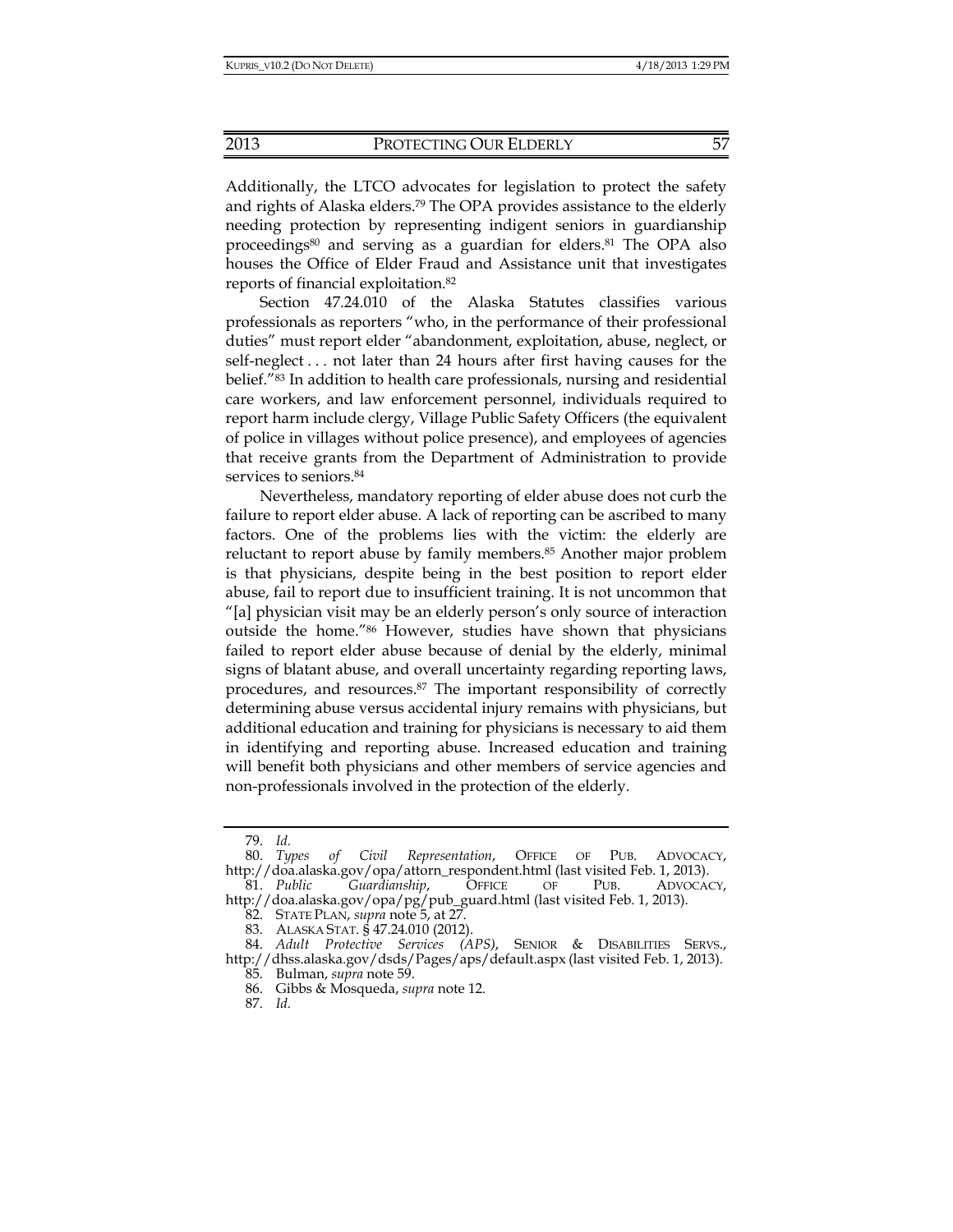# **III. JUSTICE FOR THE ELDERLY: THE ELDER JUSTICE ACT**

#### **A. Specifics of the EJA**

Senator John B. Breaux, Chairman of the Senate Special Committee on Aging, first introduced the EJA in 2002 during the 107th Congress. Motivated by the absence of federal legislation that "addresse[d] elder abuse in a comprehensive fashion,"88 the bill sought to combat elder abuse and financial exploitation by advancing and improving the response to elder abuse both at the federal and state level. According to a 2002 policy report on elder abuse submitted by the American Bar Association, "[t]he federal government's support of the elder abuse field has been negligible compared to child abuse and domestic violence. The lack of federal support and leadership has led to a patchwork of state responses and efforts to increase federal funding for elder abuse have failed."89 Provisions of the bill emphasized federal leadership by creating various agencies and commissions that would engage in development of resources, services, and training.<sup>90</sup> Additionally, the bill provided for grants to state agencies and programs that provide services for the elderly.91 Unfortunately, the legislation stalled until 2010 when the 111th Congress passed the EJA as part of the historical health care reform bill, the Patient Protection and Affordable Care Act ("PPACA").

Somewhere hidden within the complex layers of the PPACA is the EJA, which was accompanied by two other types of legislation intended to support the elderly. First, the Patient Safety and Abuse Prevention Act helps ensure that people who care for seniors provide a safe living environment and do not abuse or neglect seniors.<sup>92</sup> Further, this law establishes a nationwide program requiring national and state background checks for caretakers.<sup>93</sup> Second, the Nursing Home Transparency and Improvement Act increases accountability in nursing homes through reporting requirements that allow the public to evaluate

93. 42 U.S.C. § 1320a-7l (2012).

 <sup>88.</sup> *Legislative Updates*, OFFICE OF LEGISLATIVE POLICY AND ANALYSIS, http://olpa.od.nih.gov/legislation/107/pendinglegislation/elderjusticeact.asp (last visited Feb. 1,  $2013$ ).

 <sup>89.</sup> *Recommendation*, AM. BAR ASS'N COMM'N ON LEGAL PROBLEMS OF THE ELDERLY, http://www.americanbar.org/content/dam/aba/migrated/aging/ resources/docs/elder\_abuse.authcheckdam.pdf (last visited Feb. 1, 2013).

 <sup>90.</sup> *Legislative Updates*, *supra* note 88.

 <sup>91.</sup> *Id.*

 <sup>92.</sup> *See* Patient Safety and Abuse Protection Act of 2009, S. 631, 111th Cong. § 2(b) (2009) (stating as a purpose of the bill the provision for nationwide expansion of the pilot program for national and State background checks on direct patient access employees of long-term care facilities or providers), *available at* http://www.gpo.gov/fdsys/pkg/BILLS-111s631is/pdf/BILLS-111s631is.pdf.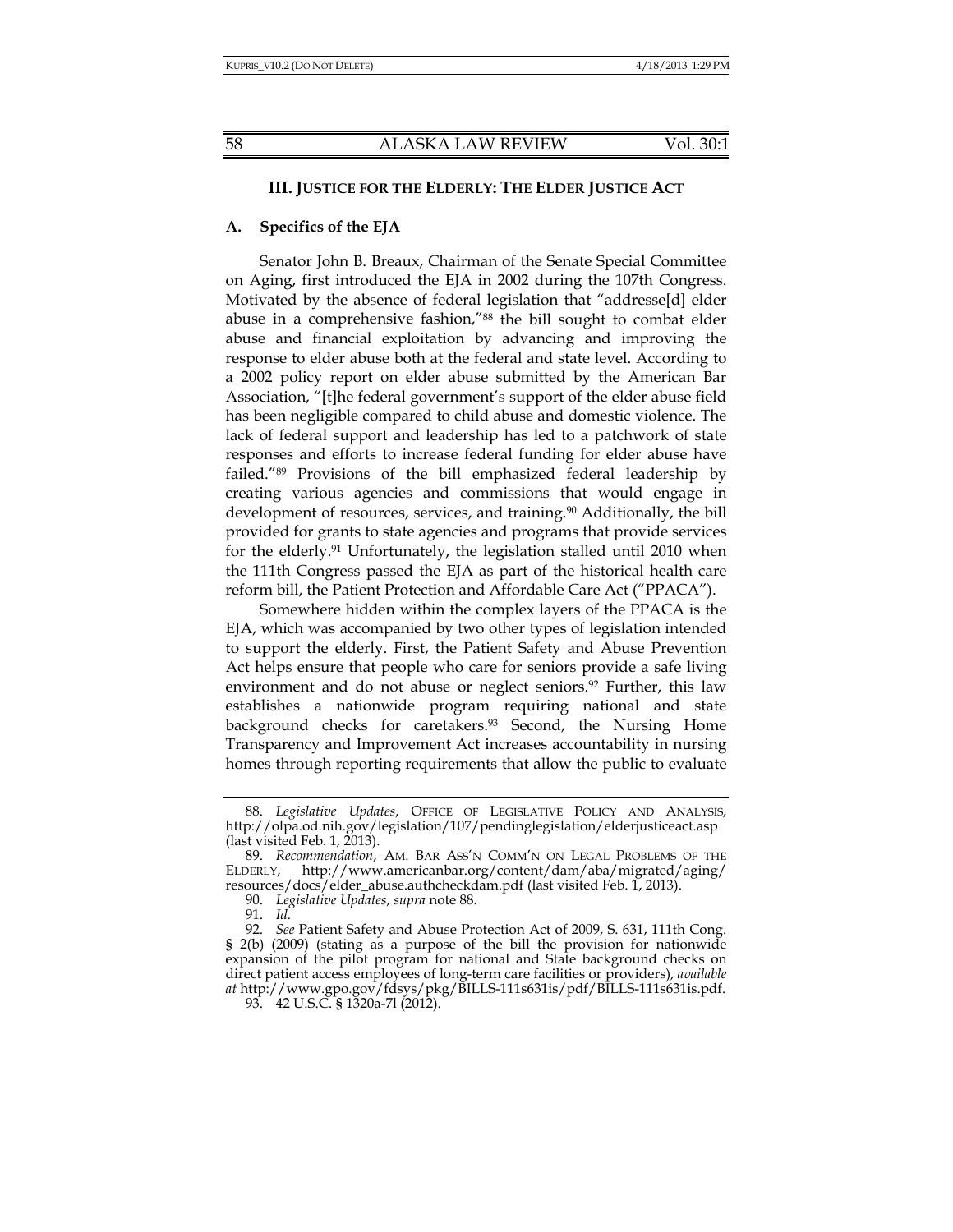and compare the nursing homes.<sup>94</sup>

The EJA, in short, "[r]equires the Health and Human Services [("HHS")] secretary to award grants and carry out activities that provide greater protection to those individuals seeking care in facilities providing long-term services and supports, as well as promote the expansion and improvement of the long-term care workforce."95 The amount of money authorized under the EJA totals \$777 million over a period of four years.96 Funds from the EJA are allocated to various activities, such as creating forensic centers and enhancing staffing and training. The APS funding comprises more than half of the entire funding (approximately 64 percent) in the  $act.^{97}$  The EJA dedicates \$400 million (divided into \$100 million annually) to first-time funding for the APS, in addition to \$100 million (divided into \$25 million annually) in state grants for testing to improve the APS.98 To step up federal involvement, the EJA created an Elder Justice Coordinating Council and Advisory Board designed to make recommendations to the HHS Secretary regarding coordination of activities relating to elder abuse and creation of multidisciplinary plans to tackle elder justice issues, respectively.99 Further, the EJA places more responsibility on long-term care facilities regarding abuse of elders by subjecting them to punishment for failures to report instances of elder harm at the facility.100 Further still, long-term care facilities are prohibited from retaliating against whistleblowing employees.<sup>101</sup>

 <sup>94.</sup> FAMILIES USA, BETTER SAFETY AND QUALITY FOR SENIORS AND PEOPLE WITH DISABILITIES 1 (2010), *available at* http://familiesusa2.org/assets/pdfs/healthreform/in-perspective/Seniors-and-People-with-Disabilities.pdf.

 <sup>95.</sup> *Elder Justice: Section 6703 of the Patient Protection and Affordable Care Act*, 6 OFF. HEALTH REFORM INTEGRATION HEALTH REFORM ISSUE BRIEFS Issue 11, 1 (2010), *available at* http://hcr.amerigroupcorp.com/wp-content/uploads/2011/02/Vol-6-Issue-10.pdf.

 <sup>96.</sup> *Elder Justice Act Summary*, THE ELDER JUSTICE COAL., http://www.elderjusticecoalition.com/docs/EJA-Summary-772010.pdf (last visited Feb. 3, 2013).

 <sup>97.</sup> *Id.*

 <sup>98.</sup> *Id.*

 <sup>99.</sup> *Id.*

 <sup>100.</sup> *Id.*

 <sup>101.</sup> *Id.*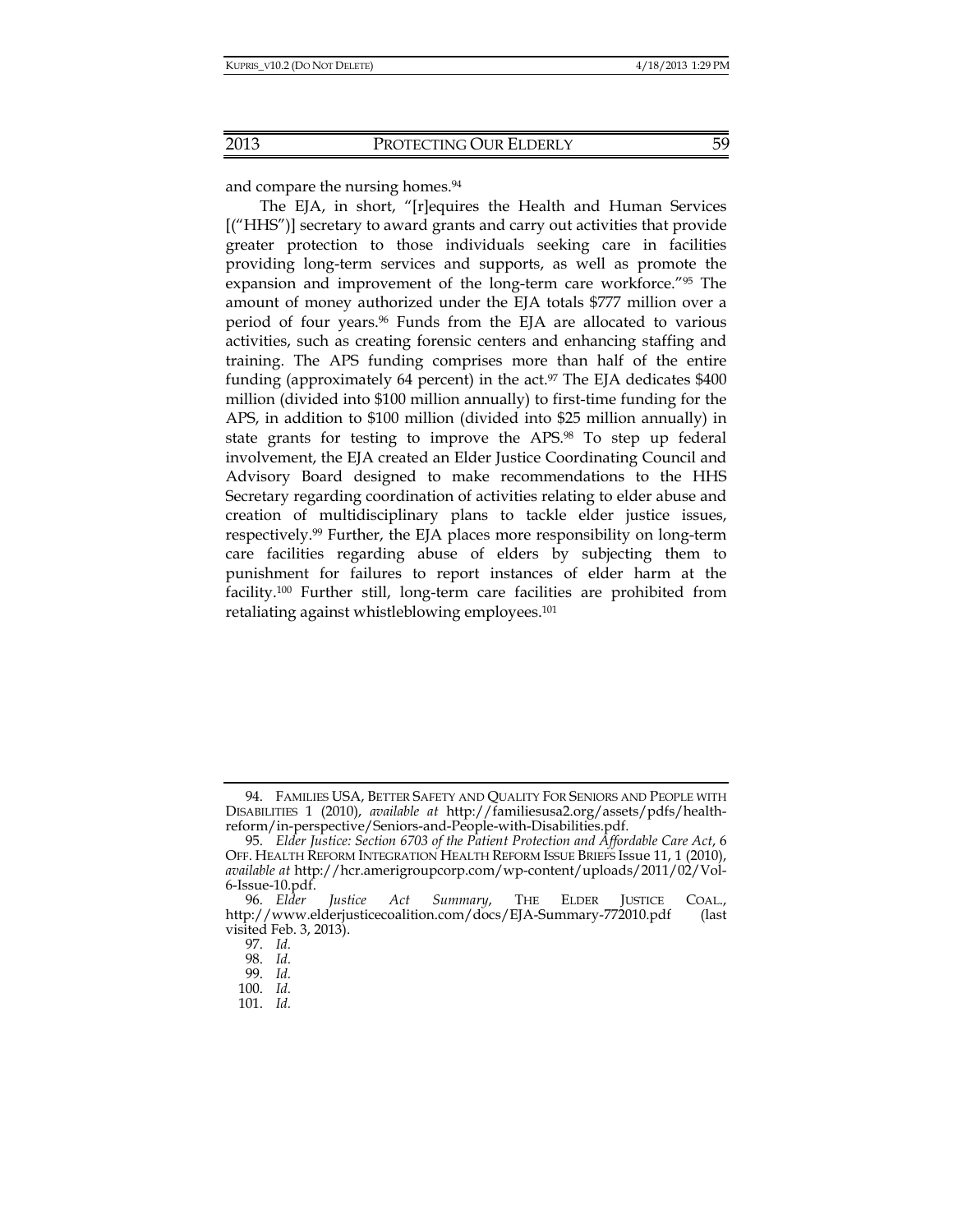#### **B. The EJA and Alaska**

*"I am an advocate for all the people in Alaska, especially the elders in rural and remote communities where information is hard to come by."102*

What does the passing of the EJA mean for Alaska's elderly population? Theoretically, more funding via the EJA will free up state funding for other activities that focus on protecting Alaska seniors. Like the elderly population in the lower 48, Alaska's elderly span throughout the entire state, from the Aleutians to Barrow. Unlike the lower 48, however, Alaska's massive size makes for extreme difficulty in providing care and services to the elderly.

Approximately 70% of Alaska is inaccessible by road.103 Airplanes are necessary for reaching many parts of Alaska, making frequent travel an expensive proposition.104 This is especially relevant for elders who live in remote villages, such as those from the northernmost village of Barrow, down to the southernmost village of Adak. For example, Alaska Native Elders in Bethel, comprising 9.3% of the area's population aged  $60$  and above, $105$  voiced their lack of interest in moving elsewhere to receive services.106

According to the ACoA, "[E]lders want to be surrounded by the food, language, people, and environment that are familiar to them."107 Service providers are required to travel from larger cities, such as Anchorage or Fairbanks, to provide needed services. Consequently, the costs related to providing services end up so exorbitantly high as to make actions feasible.

Because of transportation difficulties, many goods cost much more in remote villages than in big cities.108 It follows that the operating costs

107. *Id.*

108. *See* Mark Thiessen, *Nome Residents Roll with Higher Fuel Prices*,

 <sup>102.</sup> FY 2010 ANNUAL REPORT, *supra* note 1, at 10 (quoting Iver Maluton, public member of the AcoA from Kodiak).

 <sup>103.</sup> *Alaska Challenges*, ALASKA FED. HEALTH CARE P'SHIP http://www.afhcp.org/about/alaska-challenges/ (last visited Feb. 1, 2013). 104. *Id.*

 <sup>105.</sup> ALASKA COMM'N ON AGING, FY 2011 ANNUAL REPORT 25 (2011), *available at* http://dhss.alaska.gov/acoa/Documents/documents/ACOA\_FY2011.pdf.

 <sup>106.</sup> *See Bethel Elders Share Needs at ACoA Community Forum,* ALASKA SENIORS: LIVING LONGER, GROWING STRONGER (Alaska Comm'n on Aging, Juneau, Alaska), Fall 2010, at 1, 15, *available at* http://dhss.alaska.gov/acoa/Documents/ livinglonger/newsletter/Fall2010.pdf ("Many noted that elders do best in their own homes and communities, and that a move to an urban hub because they can't get the care they need locally has a negative impact on their well-being; elders want to be surrounded by the food, language, people and environment that are familiar to them. Caregivers said they would like to have respite care and a support system available.").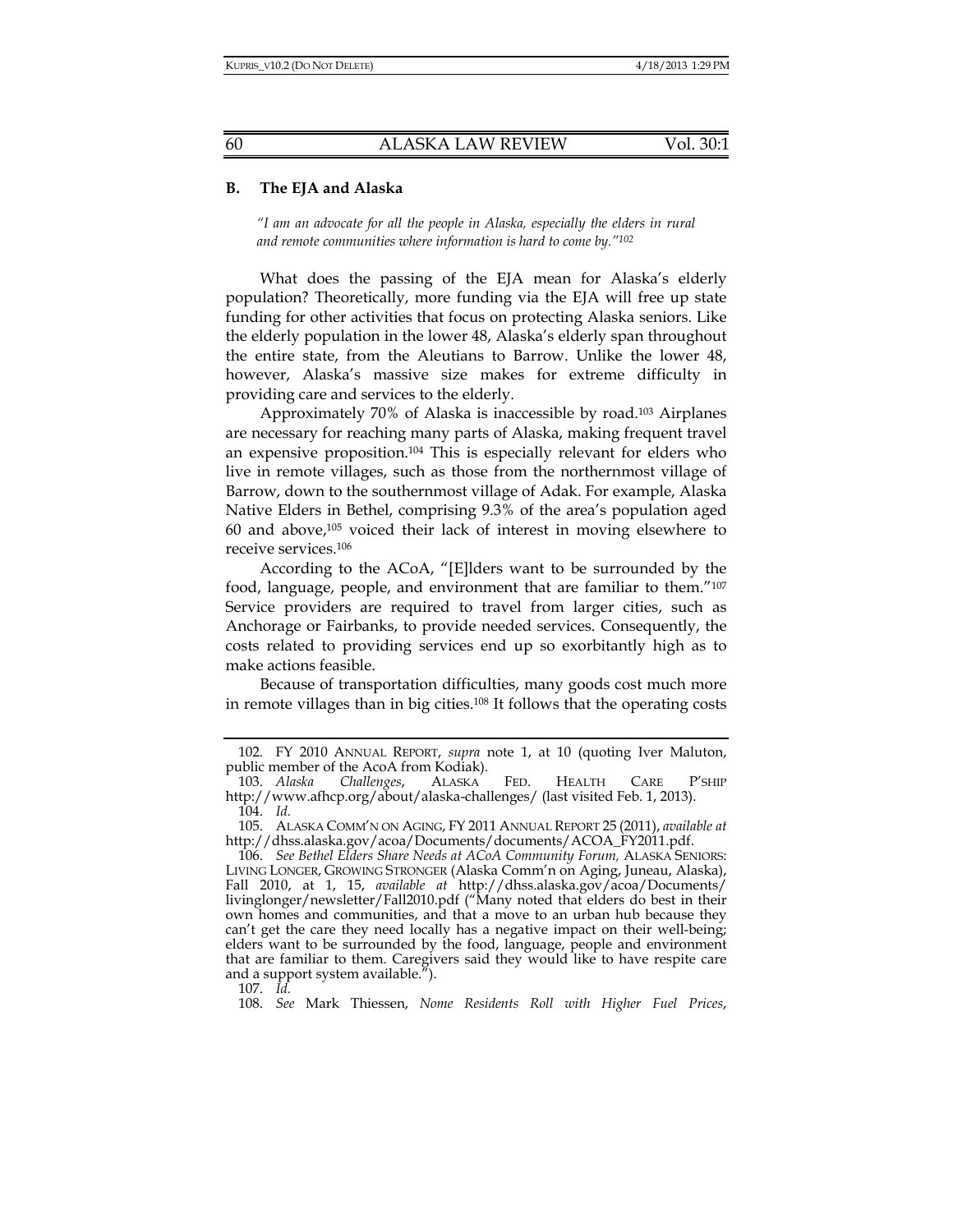associated with medical services would also be relatively more expensive. Since funds currently allotted to the APS and LTCO will be supplemented by EJA funds, the State of Alaska can earmark available funds for providing services to the elders in villages that are in desperate need of more financial assistance. Additional funds could create more elder protection agencies. In particular, Alaska seniors would benefit from having an elder abuse forensic center. Thus, the EJA should provide funding for the State of Alaska to establish forensic centers focused on cooperative, multidisciplinary protection of the elderly.

# **C. Limitations of the EJA**

Despite the many positive outcomes that will result from the EJA, significant limitations prevent the EJA from coming to fruition. First, no funding has been appropriated to sustain the EJA and its promise to allocate massive amounts of funds for providing financial support nationwide.109 Second, the EJA has no "justice-related provisions." When first introduced in 2002, the EJA contained provisions that posed elder abuse as a "multifaceted problem that often requires the involvement and intervention of the criminal and civil justice systems . . . . "<sup>110</sup> The current provision lacks such language.

#### **IV. COMBATING ELDER ABUSE IN ALASKA**

*"I see a lot of aging people and I get worried about them. Many times they have to move somewhere else when the services are not provided in the villages where they live. I want to make sure people have the services where they live when they need them. Old people don't like to move."111*

With or without the aid to be allotted under the EJA, there are two approaches to addressing the issue of elder abuse in Alaska. First, the Alaska court system should adopt court-focused elder abuse initiatives.

110. *Id.*

 111. FY 2010 ANNUAL REPORT, *supra* note 1, at 11 (quoting Eleanor Dementi, public member of the AcoA from Cantwell).

ANCHORAGE DAILY NEWS, Mar. 29, 2012, *available at* http://www.adn.com/2012/03/29/2397173/nome-residents-roll-withhigher.html?story\_link=email\_msg ("There are plentiful, painful reminders all over this [Bering] Sea coastal community. At the grocery store, it's \$39.25 for a

<sup>12-</sup>roll package of paper towels. Toilet paper costs \$37.85 for a 36-roll package."). 109. Lori A. Stiegel, *Elder Justice Act Becomes Law, but Victory is Only Partial*, 31(4) BIFOCAL 1, 1 (2010), *available at* http://www.americanbar.org/content/ dam/aba/migrated/aging/PublicDocuments/eja\_act\_art\_prtl.authcheckdam.p df.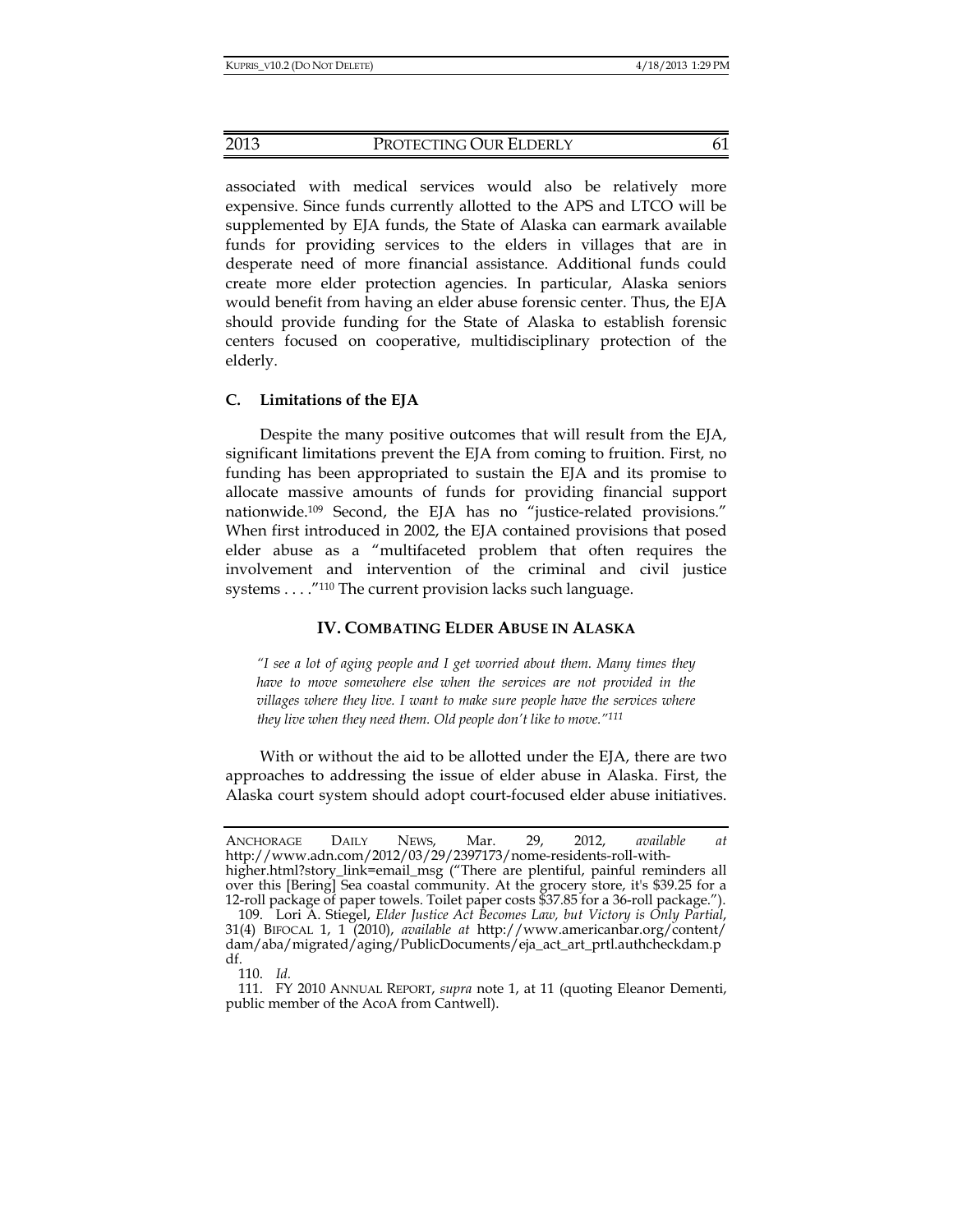Second, the state should establish an elder abuse forensic center to combat elder abuse. Both of these approaches require a multidisciplinary collaboration between courts, government entities, and agencies in order to efficiently tackle these complex cases and work towards the goal of protecting elders against abuse.

## **A. Court-Focused Elder Abuse Initiatives**

A court-focused elder abuse initiative is "either a (1) court or courtbased program or (2) a program conducted in partnership with a court, both of which serve victims or potential victims of elder abuse."112 Court-focused programs help elder abuse victims by alleviating some of the significant barriers that these victims face when trying to pursue legal remedies for their tribulations. Some impediments that elders face include (1) unawareness of remedies available, (2) deficiencies in legal services for the elderly, (3) mobility problems affecting the ability to travel to and to sit in court, (4) fear or ignorance of procedures, (5) unawareness by professionals, and (6) disparate impact resulting from typical court practices.113

The ABA Commission on Law and Aging in conjunction with the University of Kentucky College of Public Health, Department of Gerontology, conducted a study of five court-focused elder abuse initiatives to determine the benefits to having these court programs. The study made three categorizations of programs: elder protection court, elder justice centers, and elder protection order projects.114 The study found that court programs benefit elders by enhancing their access to justice and ensuring their safety.115 Further, training and education of persons involved in elder abuse cases enhances intra-court coordination and fosters efficient prosecution by allowing cases to be expedited.116 Educated judges, prosecutors, and other professionals can then use their leadership positions in the community to enable accommodation of

 <sup>112.</sup> LORI A. STIEGEL & PAMELA B. TEASTER, AM. BAR ASS'N COMM'N ON LAW AND AGING, FINAL TECHNICAL REPORT TO THE NATIONAL INSTITUTE OF JUSTICE ON "A MULTI-SITE ASSESSMENT OF FIVE COURT-FOCUSED ELDER ABUSE INITIATIVES" vi (2011), *available at* http://www.americanbar.org/content/dam/aba/ uncategorized/2011/2011\_aging\_ea\_multi\_assess.authcheckdam.pdf.

 <sup>113.</sup> LORI A. STIEGEL, AM. BAR ASS'N COMM'N ON LAW AND AGING, COURT-FOCUSED ELDER ABUSE INITIATIVES: RESULTS OF AN ASSESSMENT 2, *available at* http://cspl.uis.edu/ILLAPS/DOA/conferences/documents/Handouts/Court-Focused%20Elder%20Abuse%20Initiatives%20Results%20of%20an%20Assessme nt.pdf (slide 5) (citation omitted).

 <sup>114.</sup> *Id.* at 3 (slide 7).

 <sup>115.</sup> *See id.* (slides 8–11) (listing court programs that benefit elders by ensuring access to justice and safety).

 <sup>116.</sup> *Id.* at 3–4 (slides 8, 12).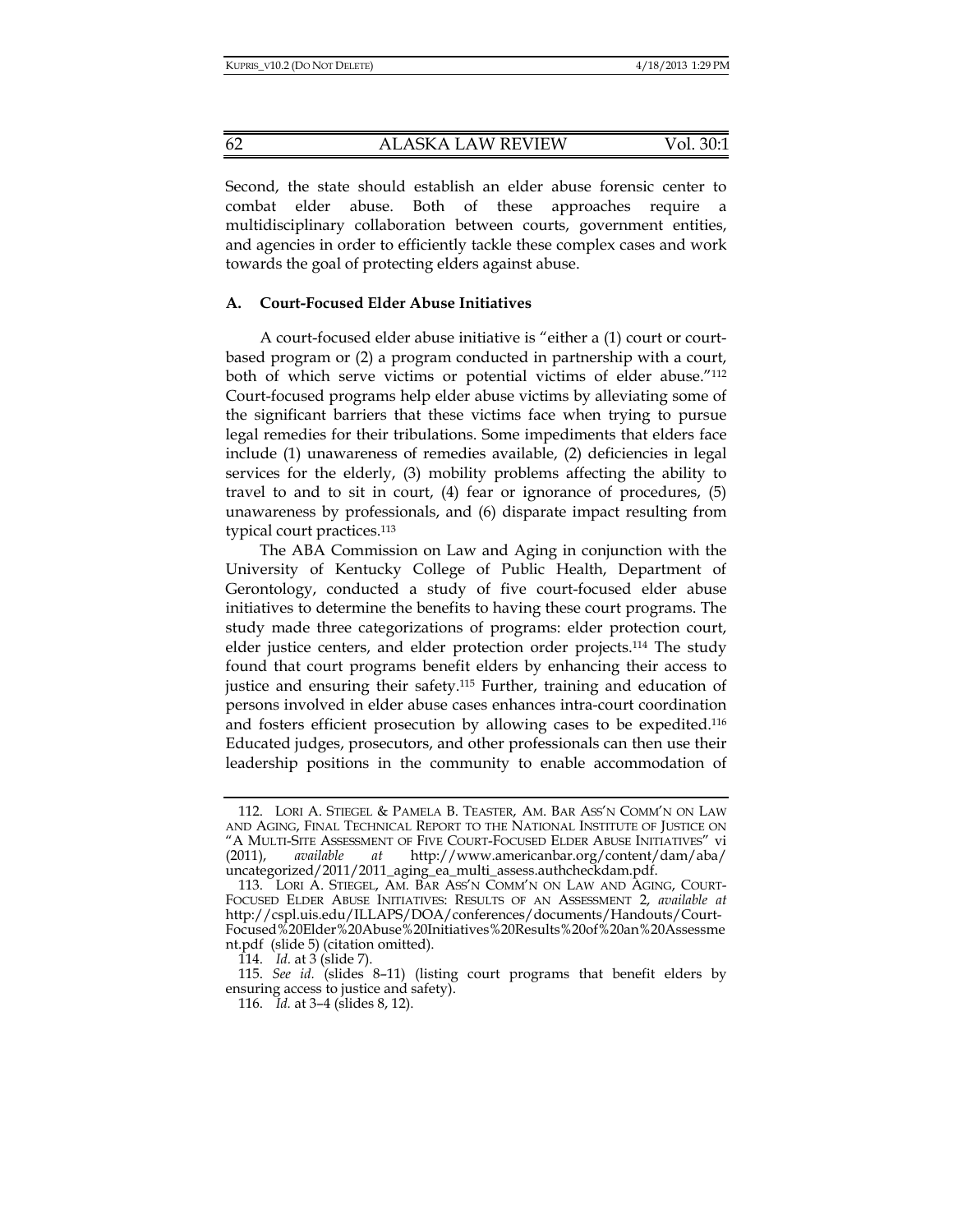elders with disabilities, provide elders emotional support, and educate elders about available services.<sup>117</sup>

#### *1. Implementing a Court Program in Alaska*

How would a court-focused elder abuse initiative work in Alaska, exactly? The National Center for State Courts provides a "Problem-Solving Toolkit" to develop either an Elder Justice Center (EJC) or an Elder Protection Court (EPC).118 Both types of courts are sensitive to the plights of the elderly, but EJCs focus more on improving access to the justice system, while EPCs focus more on preventing and treating elder abuse.119 Regardless, developing both EJCs and EPCs would be useful in Alaska.

The Problem-Solving Toolkit provides twelve steps involved in implementing EJCs and EPCs, or "problem-solving court programs."120 However, prior to implementing any program, judges, court staff, and other professionals that work with cases of elder abuse must be trained121 as currently no form of education or training informs such workers even generally on elder abuse. Training would include identifying and responding to elder abuse as well as learning about the resources that courts may rely upon to help protect the elderly from further abuse. Due to Alaska's unique nature, the training would "need to incorporate more flexibility in order to adequately compensate programs operating in remote areas."122

 <sup>117.</sup> *Id.* (slides 8–9)**.**

<sup>118.</sup> *See generally CASEY ET AL.*, NAT'L CTR. FOR STATE COURTS, PROBLEM-<br>DLVING **I**USTICE TOOLKIT (2007), available at SOLVING JUSTICE TOOLKIT (2007), *available at*  http://www.ncsconline.org/D\_Research/Documents/ProbSolvJustTool.pdf (providing a blueprint for how to implement a problem-solving approach which focuses on "defendants and litigants whose underlying medical and social problems have contributed to recurring contacts with the justice system").

 <sup>119.</sup> *See Creating Multi-Agency Responses*, CTR. FOR ELDERS AND THE COURTS, http://www.eldersandcourts.org/Aging/The-Role-of-the-Courts/Creating-MultiAgency-Responses.aspx (last visited Feb. 2, 2013) (listing five primary functions of EJC and services offered by EPC).

 <sup>120.</sup> CASEY ET AL., *supra* note 118, at 9.

 <sup>121.</sup> STIEGEL & TEASTER, *supra* note 112, at 6.

 <sup>122.</sup> *Bethel Elders Share Needs at ACoA Community Forum*, *supra* note 106, at 15.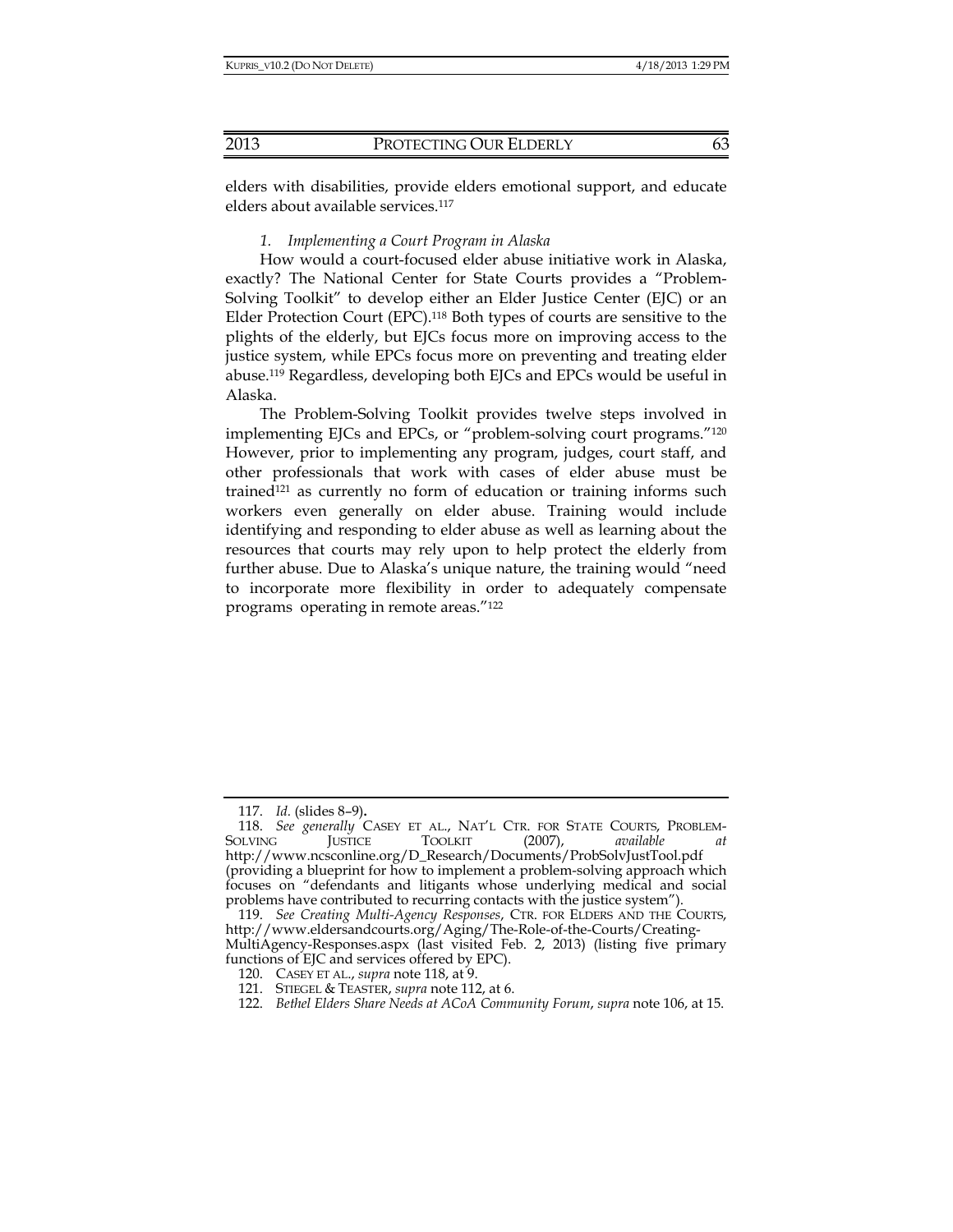| Step 1  | Identify stakeholders to involve in the planning process                                                                                                      |
|---------|---------------------------------------------------------------------------------------------------------------------------------------------------------------|
| Step 2  | Identify possible models for the court-centered program                                                                                                       |
| Step 3  | Identify program goals and objectives                                                                                                                         |
| Step 4  | Define target population and screening criteria                                                                                                               |
| Step 5  | Define terms of program participation (legal status,<br>fees/fines, attorney representation, confidentiality)                                                 |
| Step 6  | Define primary substantive program elements (assessment,<br>intervention and service delivery, monitoring,<br>incentives/sanctions, completion and follow-up) |
| Step 7  | Determine resources necessary and available to implement<br>program elements                                                                                  |
| Step 8  | Determine how the program will be phased in                                                                                                                   |
| Step 9  | Specify management structure and program procedures                                                                                                           |
| Step 10 | Provide education and training for stakeholders and<br>program staff                                                                                          |
| Step 11 | Determine when and how to disseminate program<br>information to the public                                                                                    |
| Step 12 | Evaluate the program (use results for improvement)                                                                                                            |

# *2. Limitations and Challenges*

According to the ABA/University of Kentucky study, a number of problems resulted from implementing court-focused elder abuse initiatives.124 First, the role that the courts played sometimes produced conflicts of interest or ethical concerns, however, these issues did not make the programs impractical, just slightly problematic at times.<sup>125</sup> Second, the study found that issues arose when key members of the staff no longer worked on the initiative for one reason or another.126 Maintaining open lines of communication and ensuring sufficient planning for the transitions can prevent these setbacks. Third, the programs lacked true data to validate their efficiency and benefits.127 Data collected in the study pointed to subjective beliefs of the programs' efficiency by the stakeholders.128 Last, the programs did not demonstrate independent sustainability: government programs are no strangers to budget cuts; hence, finding a secure source of funding is a constant

 <sup>123.</sup> CASEY ET AL., *supra* note 118, at 9.

 <sup>124.</sup> STEIGEL & TEASTER, *supra* note 112, at 42–44.

 <sup>125.</sup> *Id.* at 9.

 <sup>126.</sup> *Id.* at 33.

 <sup>127.</sup> *Id.* at 43.

 <sup>128.</sup> *Id.*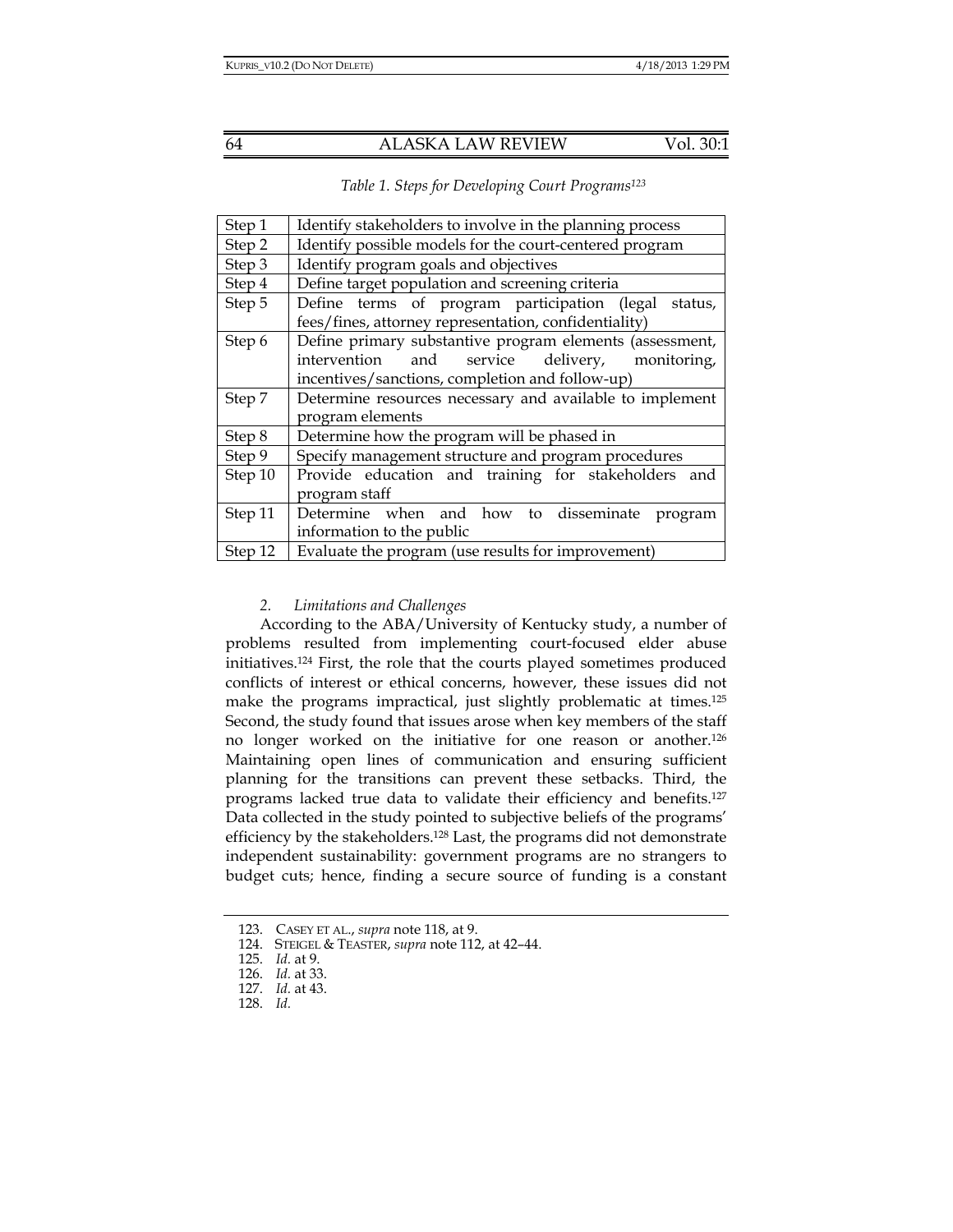struggle.129

Most importantly in the case of Alaska, where actual implementation of such a program would require a lot of planning and coordination between the court and agencies or stakeholders, the question remains: how feasible will this be in remote communities? As budgetary concerns are at the crux of an answer to this question, funding from the EJA would alleviate some of the burden from the State, thereby allowing it to siphon some available funds towards these programs. Though there are challenges to instituting a court-focused elder abuse initiative, the benefits certainly outweigh any of the limitations stated above.

# **B. Elder Abuse Forensic Center**

Elder abuse forensic centers (EAFCs) have "changed the way elder abuse cases are investigated and prosecuted ...."<sup>130</sup> EAFCs are multidisciplinary collaborations between agencies geared towards the protection of elders and prevention of elder abuse. Member-agencies in EAFCs are from medical providers (e.g., geriatricians, mental health services), social services (e.g., APS, LTCO, domestic violence services, victim-witness program, public guardian office), and law enforcement professions (e.g., district attorney's office, attorney general's office, police department).131

Multiple rationales justify implementing multidisciplinary collaboration for elder abuse cases. First, elder abuse cases bring up complex issues and often require coordination between different types of specialists.132 Second, the lack of communication between separate agencies impedes the process of investigating and prosecuting cases. "Often, law enforcement, social service agencies, and public guardianship officials do not interact on a daily basis, and in effect speak different languages and have different (and sometimes competing) priorities and definitions of what constitutes a good outcome in an elder abuse case."133

The first EAFC was founded in 2003, and is housed at the

 <sup>129.</sup> *See id.* (suggesting that in order to ensure long-term survival and insulation from funding changes, the initiatives should be institutionalized).

 <sup>130.</sup> CATHERINE MCNAMEE & CARRIE MULFORD, INNOVATIONS ASSESSMENT OF THE ELDER ABUSE FORENSIC CENTER OF ORANGE COUNTY, CALIFORNIA 1 (2007), *available at* https://www.ncjrs.gov/pdffiles1/nij/grants/220331.pdf.

 <sup>131.</sup> Wiglesworth et al., *supra* note 63, at 277–78.

 <sup>132.</sup> *See* MCNAMEE & MULFORD, *supra* note 130, at 1 (explaining how elder abuse cases often involve multiple forms of abuse and thus require collaboration between medical, legal, and social service professionals).

 <sup>133.</sup> *Id.* at 3.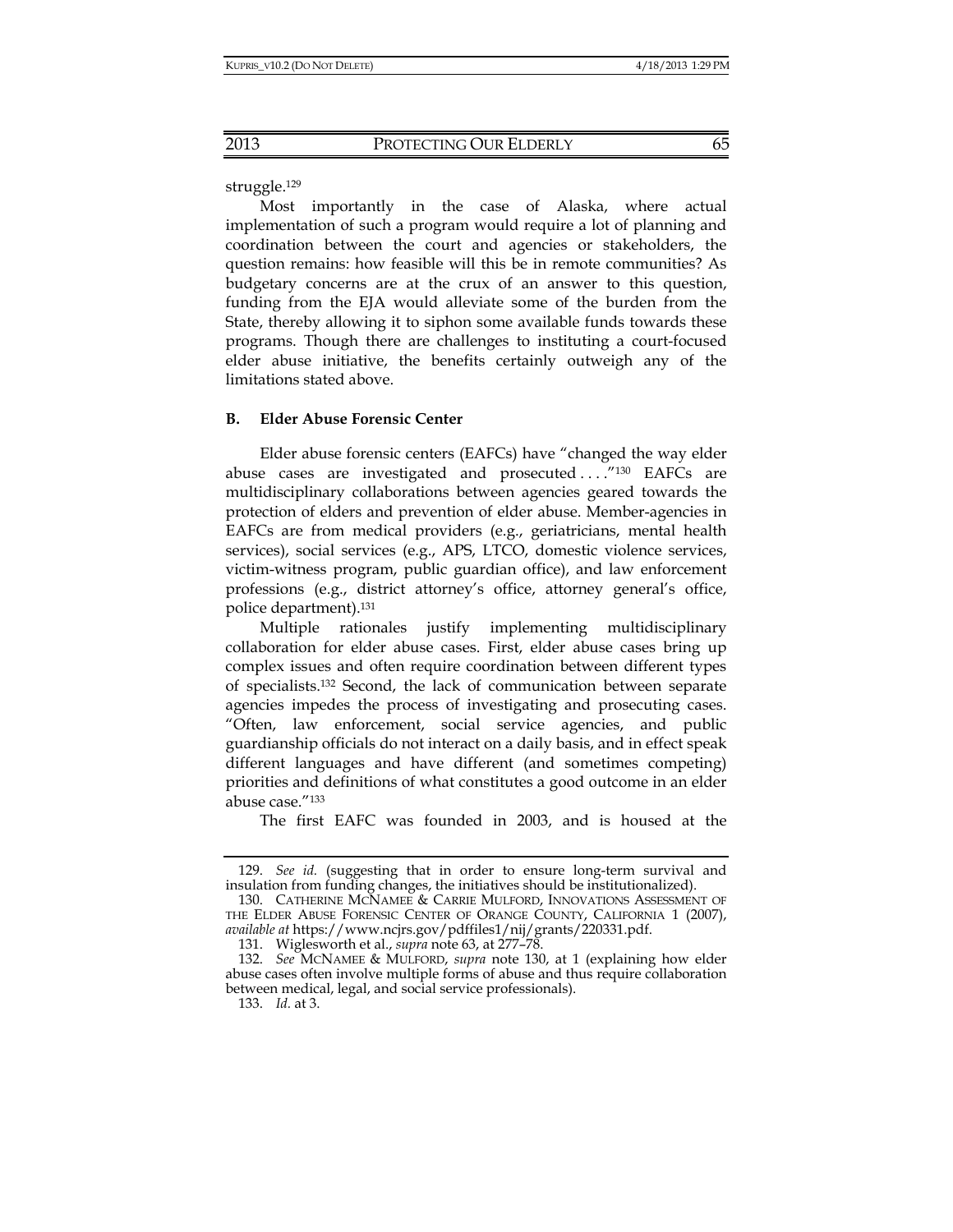University of California-Irvine School of Medicine.134 The primary responsibilities of that EAFC consist of (1) multi-disciplinary case review and action plan creation; (2) medical, mental, and evidentiary investigations; (3) education and training; (4) victim interviews; and (5) consultation with various professionals as needed.135 Crucial to the success of the first EAFC was the amount of collaboration that occurred: "experts from multiple disciplines work[ed] from a shared location and conduct[ed] biweekly case meetings."136

As other EAFCs began popping up elsewhere, studies were conducted to determine the efficiency and effectiveness of the multidisciplinary collaboration. Research has shown that EAFCs enhance the community's ability to cope with elder abuse.137 Indeed, the "multidisciplinary collaboration response model has been touted as the optimal method of responding to a myriad of under-reported crimes" and "community collaboration efforts are playing an increasingly important role in improving system response to crimes against seniors."138

## *1. Implementing an EAFC in Alaska*

The current administration in Alaska would likely welcome instituting an EAFC. Governor Sean Parnell often advocates for the protection of elders against abuse, urging the Alaska legislature to pass legislation and promoting awareness of the issue.139

Developing an EAFC in Alaska would require following the methods and procedures used by the first EAFC at UC-Irvine as well as utilizing the possible solutions for elder abuse in Alaska as proposed by the ACoA. First, representatives from Alaska's medical profession (e.g., geriatric and mental health physicians), social services agencies (e.g., ACoA, APS, LTCO, Aging and Disabilities Resource Center, Victim-

 <sup>134.</sup> Wigelsworth et al., *supra* note 63, at 277.

 <sup>135.</sup> *Services*, ELDER ABUSE FORENSIC CENTR., http://www.elderabuseforensic center.com/index.cfm?fuseaction=dsp&page=services (last visited Feb. 2, 2013).

 <sup>136.</sup> Wiglesworth et al., *supra* note 63, at 277.

 <sup>137.</sup> *See id.* ("Studies have indicated the need for collaboration, and elder abuse experts have called for multidisciplinary and interdisciplinary programs.") (citations omitted).

 <sup>138.</sup> MCNAMEE & MULFORD, *supra* note 130, at 1-- 2.

 <sup>139.</sup> *See* Press Release, Office of Governor Sean Parnell, Gov's Vulnerable Adults Bill Passes Senate (Feb. 17, 2012), *available at* http://gov.alaska.gov/ parnell/press-room/full-press-release.html?pr=6036 ("Governor Sean Parnell today welcomed the Alaska Senate's passage of legislation strengthening penalties for criminals who target some of the state's most vulnerable citizens."); FY 2010 ANNUAL REPORT, *supra* note 1, at 37 ("The Commission was pleased to support Governor Sean Parnell's comprehensive domestic violence initiative in 2010. A little-acknowledged facet of domestic violence, elder abuse can take many forms, including physical abuse, neglect, and financial exploitation.").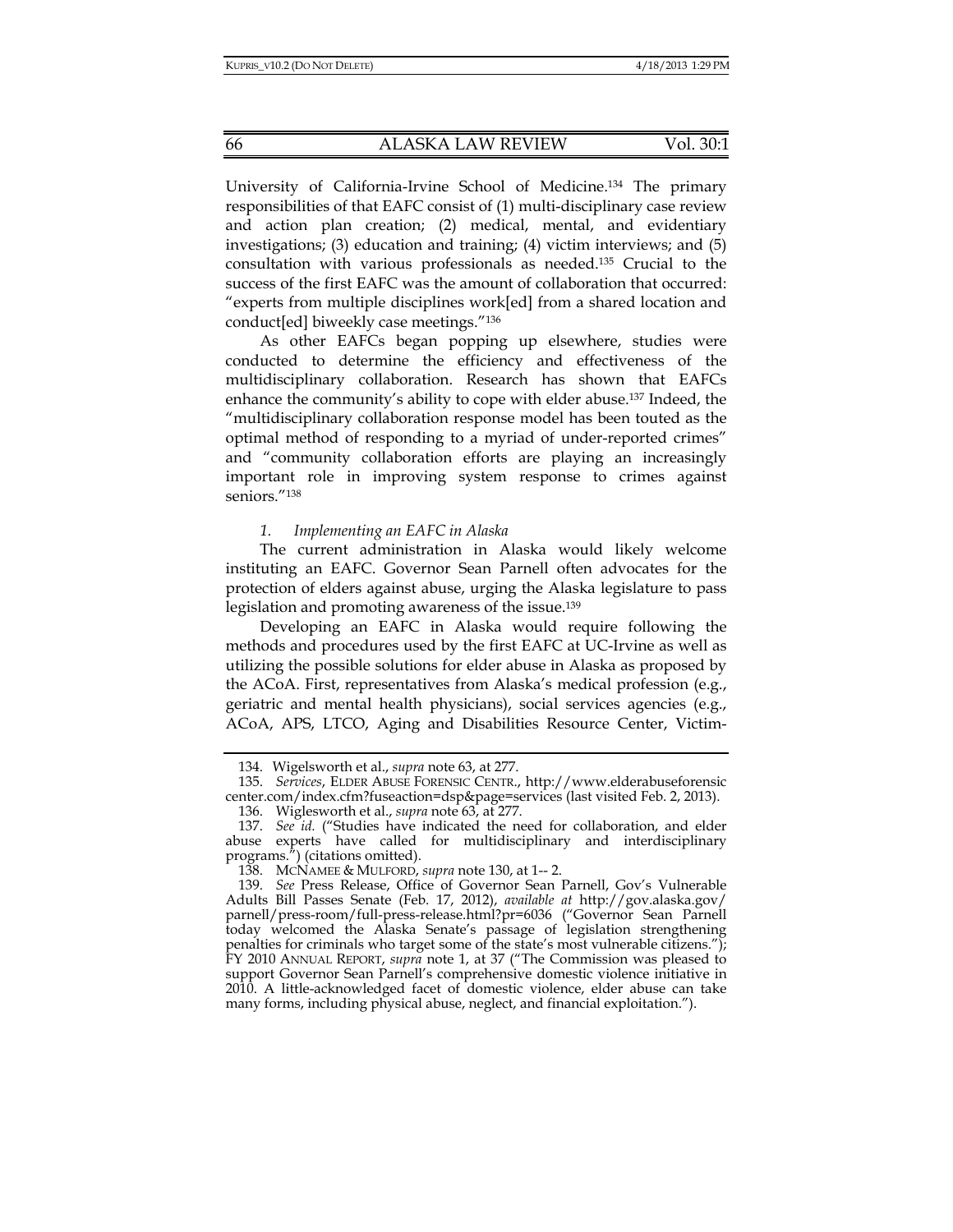and agree that "abuse of vulnerable adults cannot be addressed without

Witness Assistance), and law enforcement profession (e.g., State of Alaska Department of Law, Alaska State Troopers) would have to meet

collaboration" and that these "agencies want[] to collaborate . . . ."140 To ensure that services have a statewide reach, the EAFC must tailor its services to the needs of Alaska Native Elders living in rural villages separately from the urban population of seniors in the state. In this sense, an EAFC in Alaska would be unique from those in other states. There are a number of ways to achieve this statewide reach. Representatives from the EAFC could regularly travel across the state to check in on elders in various village communities in rural Alaska. Alternatively, the EAFC could open two main offices, one in Anchorage and one in Fairbanks, and then evenly distribute services between the offices. The ACoA's State Plan for elderly services in Alaska "emphasiz[es] that a balance of available services throughout the state works to everyone's advantage" wherein "rural elders are enabled to remain at home in their later years, where they may continue to enhance their families and communities . . . ."141

Regional-level planning is crucial to the success of an Alaskan EAFC. An increase in tele-health and remote monitoring, for example, would allow the Native Elders to receive adequate health care from doctors while remaining in their villages, which may be hundreds of miles away.142 Tele-health and remote monitoring provide "real-time interactions between remotely located patients and doctors . . . ."143 Using this method would serve Alaska by reducing costs and travel time while increasing productivity.

Additionally, the EAFC must tailor its recommendations for Native Elders and members of their community to "bridge the cultural gap."144 Since Alaska Natives are closely tied to their traditions and beliefs, "any actions taken must incorporate the unique histories and cultures of the people . . . ."145 An Alaskan EAFC must modify its procedures to be more sensitive to issues that concern the elderly Alaska Native population. As mentioned above, many of Alaska's Native elderly were traumatized by the colonization of Alaska by the Russians. Thus, an EAFC should sensitively consider the following: 1) the lack of use of the English language and literacy, (2) distrust of non-native services, (3) issues with the lack of respect from service providers to elders, and (4) a

145. *Id.* 

 <sup>140.</sup> MCNAMEE & MULFORD, *supra* note 130, at 4.

 <sup>141.</sup> FY 2010 ANNUAL REPORT, *supra* note 1, at 37.

 <sup>142.</sup> *Id.*

 <sup>143.</sup> *Id.*

 <sup>144.</sup> ELDER ABUSE AMONG ALASKA NATIVES, *supra* note 22, at 9.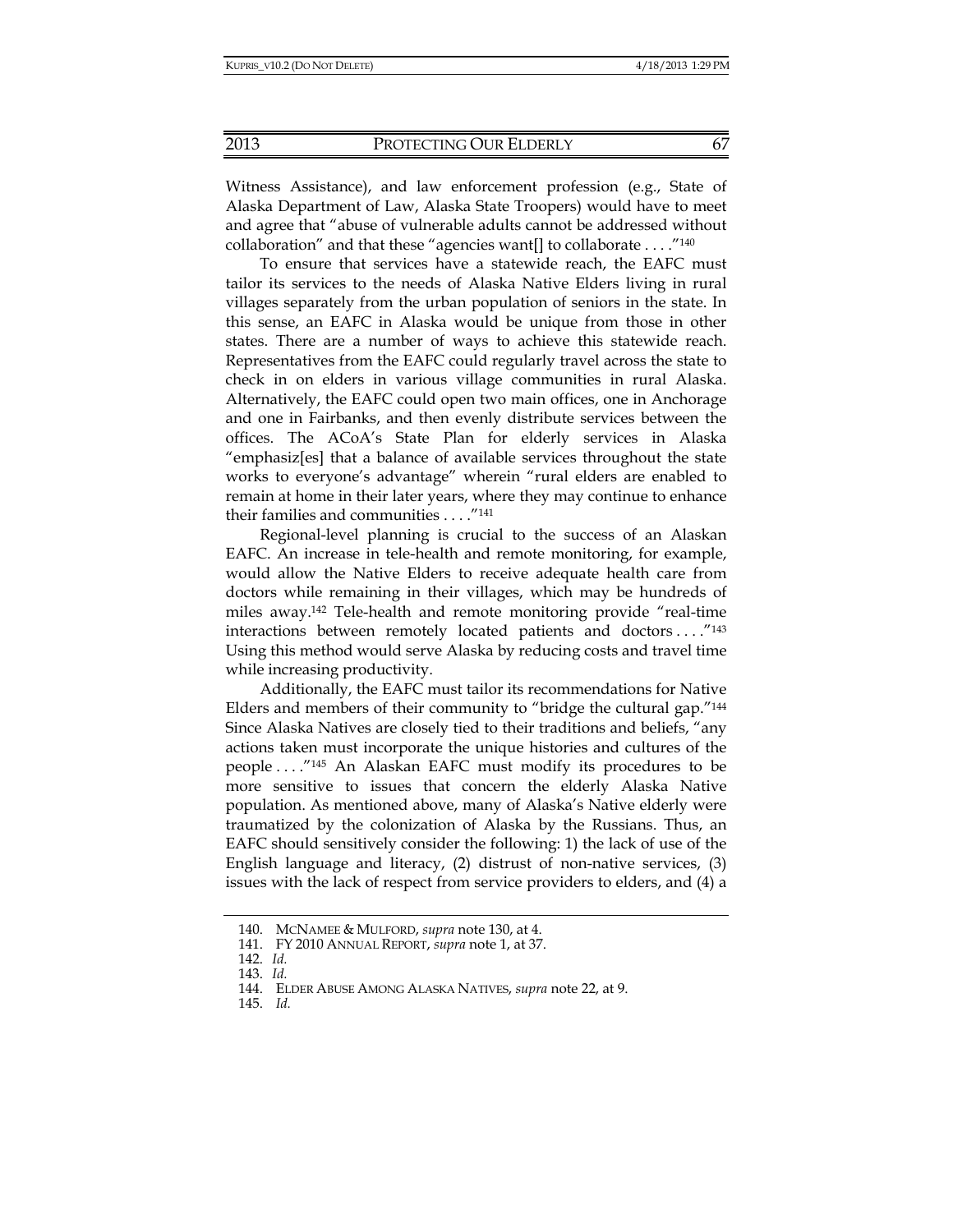general reluctance to accept services.146 As the success of the program will turn on cultural awareness and respect, the EAFC must educate its workers on such matters in order to create a productive program.

#### *2. Limitations and Challenges*

Studies have shown that despite the need for multidisciplinary collaboration in tackling elder abuse cases, establishing such a center will still face difficulties. First, while a communal workplace is central to the success of an EAFC, one location to service the whole of Alaska would be difficult. Thus, as previously mentioned, multiple offices pose another solution, while tele-health and remote monitoring may be the best prospect.

Second, an EAFC will be costly to sustain. Studies of EAFCs have only produced estimates of the costs of these programs. For example, the UC-Irvine EAFC could only approximate costs from clinician work; these include home visits (\$475 per clinician) and fees for chairing meetings (\$380 per weekly meeting).147 The costs of other memberagencies were not obtained, but they claim that the collaboration enabled them to save resources, which increased efficiency.<sup>148</sup> However, with the impending passage of the EJA, Alaska stands to gain a substantial allocation of funds to support this program.

Additional sources of funding could also come from grants allotted to service projects by the Department of Justice (DOJ). Specifically, the DOJ grants funds to programs pertaining to tribal assistance and to domestic violence. One DOJ tribal grant in particular is the "Coordinated Tribal Assistance Solicitation."149 This grant "furthers the [DOJ]'s mission by providing federally-recognized Tribes and Tribal consortia an opportunity to develop a comprehensive and coordinated approach to public safety and victimization issues and to apply for funding to reduce and prevent crime and victimization."150 A grant like this, however, is geared more towards prevention of sexual crimes and crimes dealing with juveniles. This again demonstrates the need to move elder abuse into the public discourse.

DOJ funding can also come in the form of a domestic violence grant from the Office of Violence Against Women.151 The types of grants

150. *Id.*

 <sup>146.</sup> *Id.* at 10.

 <sup>147.</sup> MCNAMEE & MULFORD, *supra* note 130, at 15.

 <sup>148.</sup> *Id.* at 16.

 <sup>149.</sup> U.S. DEP'T OF JUSTICE, U.S. DEPARTMENT OF JUSTICE COORDINATED TRIBAL ASSISTANCE SOLICITATION: FISCAL YEAR 2012 COMPETITIVE GRANT ANNOUNCEMENT i, *available at* http://www.justice.gov/tribal/ctas2012/ctas-solicitation.pdf.

 <sup>151.</sup> *Grant Programs*, U.S. DEP'T OF JUSTICE, OFFICE ON VIOLENCE AGAINST WOMEN, http://www.ovw.usdoj.gov/ovwgrantprograms.htm (last visited Feb.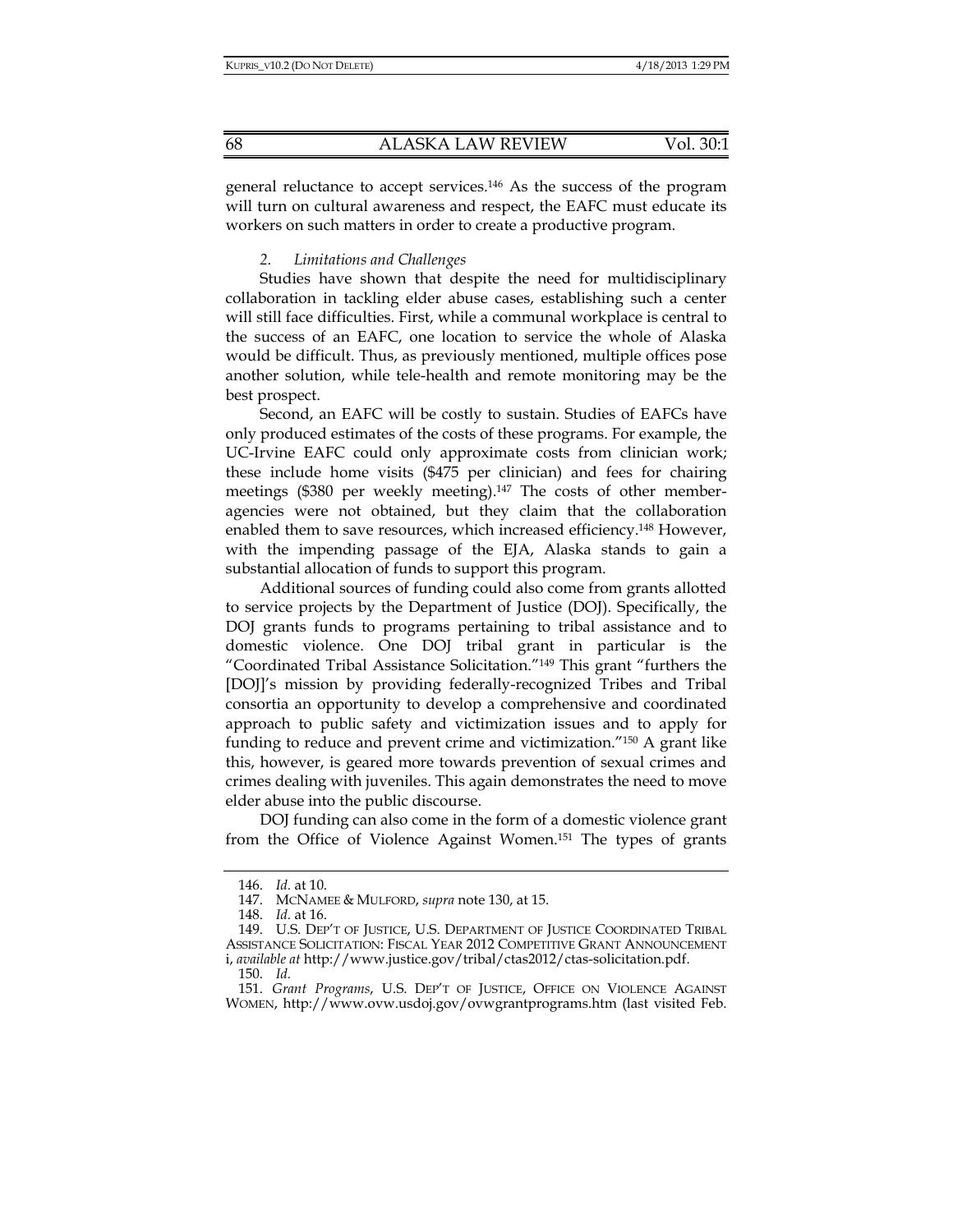relevant to the issue of elder abuse under this funding category are: (1) rural grant programs, (2) legal assistance for victims grant programs, (3) grants to encourage arrest policies and enforcement of protection orders, and (4) grants to tribal domestic violence.152 Multiple service agencies in Alaska have received funds from the Office of Violence Against Women. In fiscal year 2010, twenty-three grantees in Alaska received a total of \$10,370,576 for their respective programs.153 Undoubtedly, the DOJ would consider funding an Alaskan EAFC under this or their tribal grants funding.

A final limitation of an EAFC is the severely limited "ability to follow subjects after their role has concluded in the case (whether through final disposition or lack of pursuit of the case)."154 Once a case closes, the APS and the EAFC can only contact the victim after another report of abuse. Still, despite the limitations and challenges, EAFCs promote awareness and ensure that elderly populations utilize the social services available to them. Further, because not all instances of abuse call for prosecution, a multidisciplinary approach provides alternative methods to resolve cases.155

#### **CONCLUSION**

*"Our vision is about our people. Because, happiness cannot be measured in dollars. Today, too many Alaskans live in fear. Too many suffer from domestic violence and sexual assault. Too many Alaskans know despair and hopelessness. In OUR vision, Alaskans live free of fear, Alaskans live every day with hope and opportunity in view."156*

Nationwide reports of elder abuse escalate every year. Given that the elderly population in Alaska is rising faster than anywhere else in the country and reports of elder abuse are rising at an increasing rate, the State must offer services to protect the elders. Further, the lack of public awareness of the issue places a premium on education and

<sup>2, 2013).</sup> 

 <sup>152.</sup> *Id.*

 <sup>153.</sup> *FY 2010 OVW Grant Awards by State*, U.S. DEP'T OF JUSTICE, OFFICE ON VIOLENCE AGAINST WOMEN, http://www.ovw.usdoj.gov/grant2010.htm (last visited Feb. 2, 2013).

 <sup>154.</sup> MCNAMEE & MULFORD, *supra* note 130, at 16.

 <sup>155.</sup> *See* Wiglesworth et al., *supra* note 63, at 282 ("Other survey comments pointed to the efficiencies attributable to the EAFC's frequent meetings and multidisciplinary collaborative relationships.").

 <sup>156.</sup> FY 2010 ANNUAL REPORT, *supra* note 1, at 37 (referencing remarks of Alaska Governor Sean Parnell).